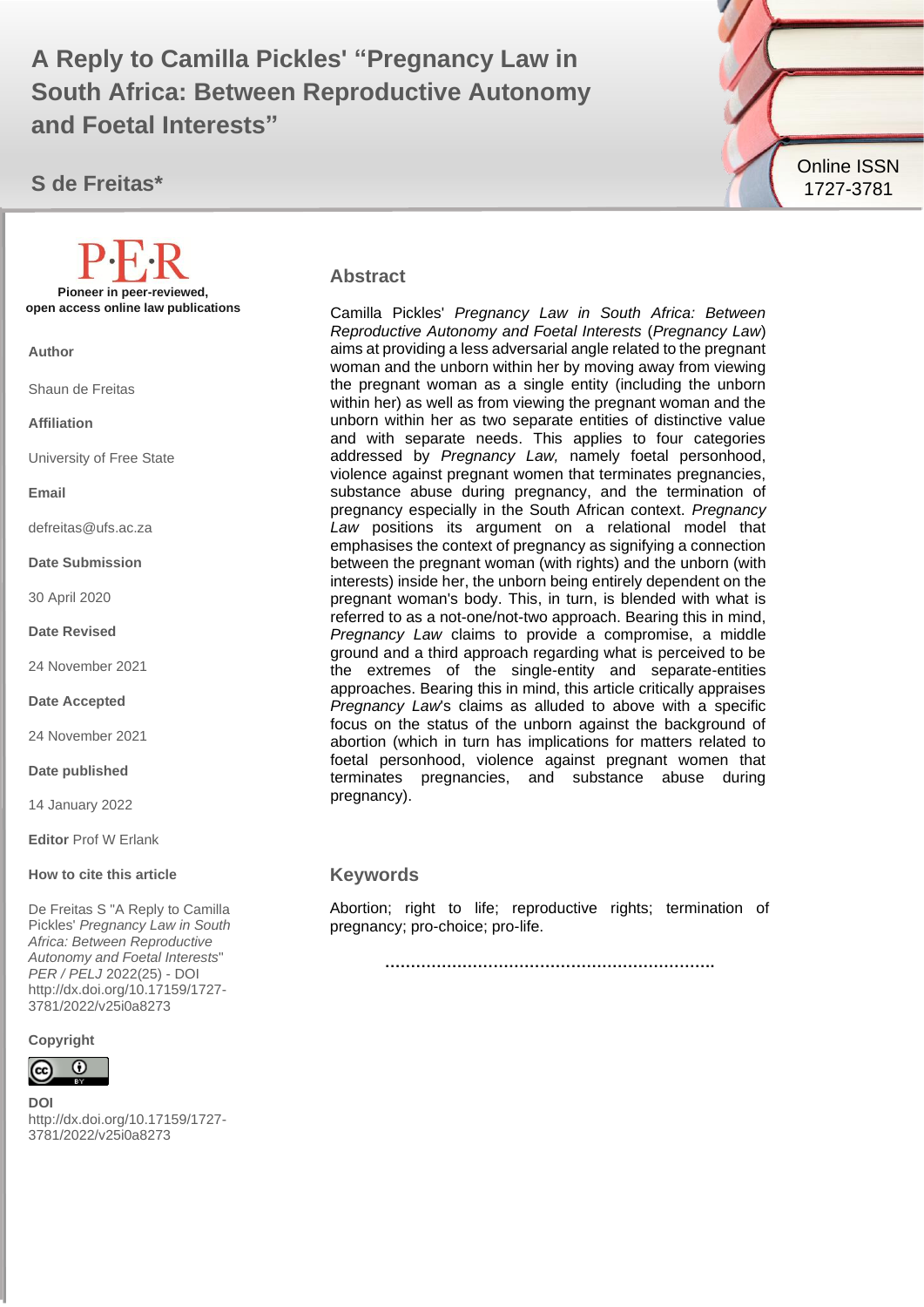## **1 Introduction**

The question as to when human life commences, as well as whether it should be protected or not, has attracted diverse views from philosophers, theologians and jurists, amongst others. This relates especially to what is today popularly referred to as abortion or the termination of pregnancy. It can be argued that a new era in the history of abortion began nearly half a century ago in *Roe v Wade*<sup>1</sup> (*Roe*) and *Doe v Bolton*<sup>2</sup> (*Doe*) 3 in that, for all practical purposes, abortion on demand suddenly became a matter of constitutional right almost everywhere in America.<sup>4</sup> The gist of the *Roe* and the *Doe* rulings in the US context is that any pregnant woman, especially during the first two trimesters,<sup>5</sup> may have an abortion for virtually any reason, provided that it is performed by a licensed physician.<sup>6</sup> Since *Roe*, many countries have done away with a general prohibition of abortion. Substantive scholarly criticism has been levelled at *Roe*. <sup>7</sup> Horan and Balch comment (albeit approximately thirty years ago) that in the history of American constitutional jurisprudence, *Roe* was one of the few Supreme Court decisions that have come to be recognised as so faulty and with such damaging social consequences that history has labelled them not only as controversial or erroneous but also as watersheds of ignominy.<sup>8</sup> Especially

Shaun de Freitas. B Proc LLB LLM LLD. Professor, Faculty of Law, University of the Free State, South Africa. Adjunct Professor, School of Law, University of Notre Dame Australia (Sydney campus). Email: defreitas@ufs.ac.za. ORCiD: https://orcid.org/0000-0003-0236-0109.

<sup>1</sup> *Roe v Wade* 410 US 113 (1973).

<sup>2</sup> *Doe v Bolton* 410 US 179 (1973).

<sup>3</sup> George "State Legislatures Versus the Supreme Court" 3. Eleven days before the *Roe v Wade* judgment, in *Doe v Bolton* the Supreme Court defined health by asserting that an abortion can be performed "in the light of all factors – physical, emotional, psychological, familial, and the woman's age – relevant to the well-being of the patient". All these factors may relate to the concept of health. Consequently, an abortion, even when the unborn is seven, eight, or nine months old (calculated from conception), can be performed for virtually any reason, including the mother's emotional stress caused by her pregnancy. See Beckwith and Geisler *Matters of Life and Death* 49.

<sup>4</sup> Frankowski "United States of America" 23. Also see Bork *Tempting of America* 337.

<sup>&</sup>lt;sup>5</sup> For the purposes of this article, the first trimester refers to the first three months of pregnancy, the second trimester refers to the next three months of pregnancy whilst the third trimester represents the last three months of pregnancy.

<sup>6</sup> Beckwith and Geisler *Matters of Life and Death* 49, 50-53.

<sup>7</sup> See, for example, Byrn 1973 *Fordham L Rev* 807-862; Buelow 1990 *Temp L Rev*  963-994; Ely 1973 *Yale LJ* 920-949; Haley 1974 *Suffolk U L Rev* 145-184; O'Meara 1974 *Sup Ct Rev* 337-360; Rice 1973 *Boston Coll Int'l & Comp L Rev* 307-341; Smith 1983 *Jurist* 289-317; Steegmann 1987 *Ind LJ* 369-399; Witherspoon 1985 *St Mary's LJ* 29-77; Paulsen 2003 *Notre Dame L Rev* 995-1044.

<sup>8</sup> Horan and Balch "*Roe v Wade*" 57-60.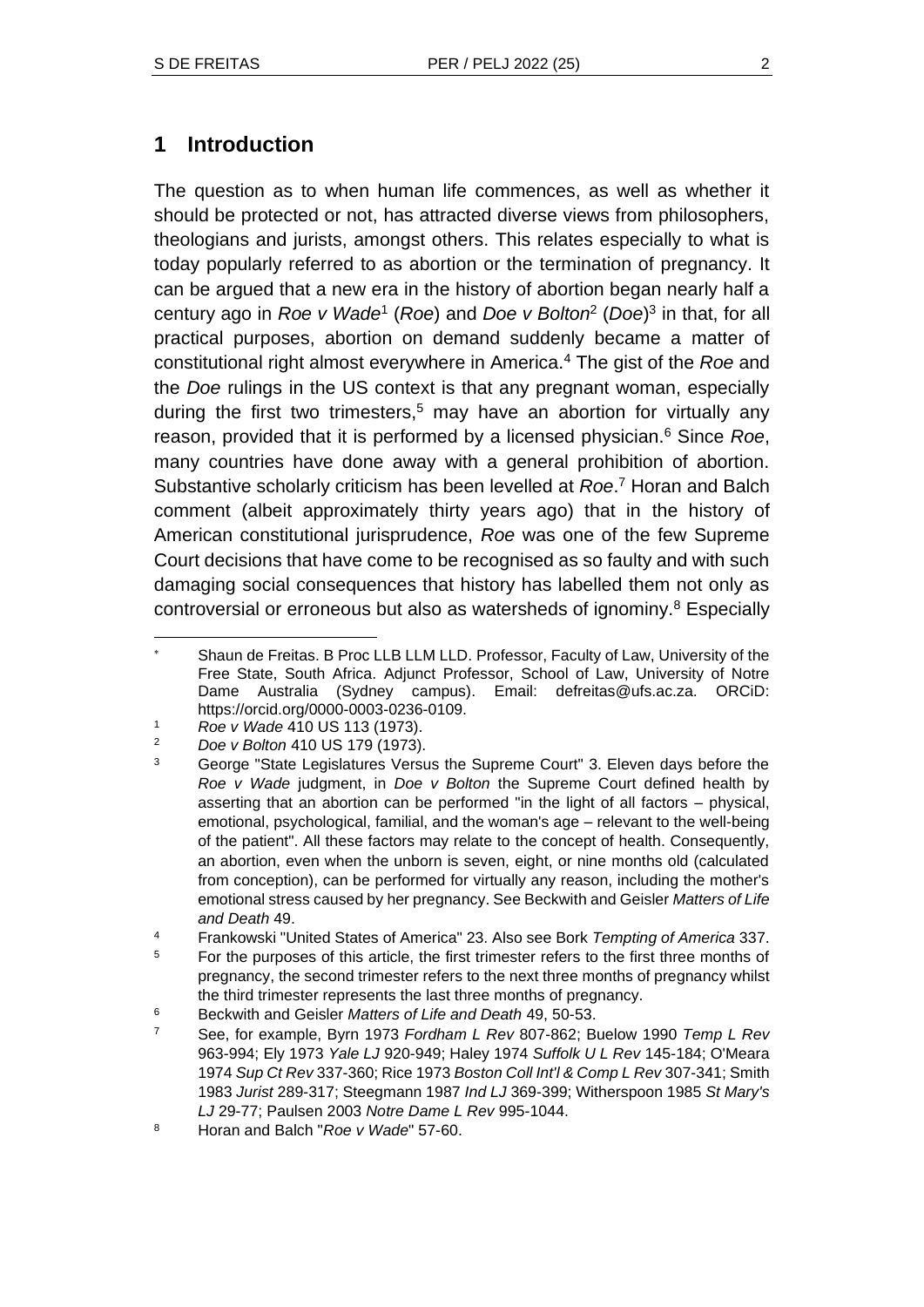since *Roe*, there has been a profusion of highly layered and contrasting scholarship regarding the legalisation of abortion.<sup>9</sup> All of this confirms the challenges and complexities related to abortion, which in turn attract curiosity and circumspection on reading the following comment by Camilla Pickles in her published work titled, *Pregnancy Law in South Africa: Between Reproductive Autonomy and Foetal Interests*<sup>10</sup> (hereafter referred to as *Pregnancy Law*),

*This book is dedicated to developing sound legal concepts of pregnancy and the pregnancy relationship, and meaningful legal responses to pregnancyrelated issues.* It does this by focusing on and *dismantling the tension, or the potential for tension*, between women's and girls' reproductive autonomy and foetal interests during pregnancy in four specific areas: foetal personhood, violence against pregnant women that terminate pregnancies, substance abuse during pregnancy and termination of pregnancy.<sup>11</sup>

In reading *Pregnancy Law* it became clear that an appraisal was necessitated due to the claims it makes that it provides, amongst other things, a compromise, a middle ground, a third approach as well as sensitivity, and suggests that all of these claims are to be understood in the context of what Pickles refers to as the extreme approaches of the singleentity and separate-entities approaches. There has been a relatively fair amount of scholarship demonstrative of the existence of contrasting views on the topic in South Africa.<sup>12</sup> *Pregnancy Law* adds to such scholarship and boldly proclaims the introduction of a "new" approach in support of the primacy of the rights of the pregnant woman in South Africa, as understood against a proposed relational background which forms the essence of a view labelled as the "not-one/not-two" approach.<sup>13</sup> Apart from summarising the main issues raised in *Pregnancy Law*, this article also critically focuses on selected foundational claims arising from the pages of *Pregnancy Law* related to the delivery of a so-called third approach as well as achieving a compromise, a middle ground and sensitivity against the background of (as alluded to earlier) what Pickles refers to as the extreme views related to the

<sup>11</sup> Pickles *Pregnancy Law* 1-2 (emphasis added). Also see Pickles *Pregnancy Law* 289.

<sup>9</sup> For the South African context see for example, De Freitas 2005 *JJS* 118-145; Pillay *Stell LR* 230-238; Ngwena *Acta Academica* 32-68; Ngwena 2000 *JJS* 19; and Ngwena 2004 *JLME* 708.

<sup>10</sup> Pickles *Pregnancy Law*.

 $12$  See fn 9 above.<br> $13$  Although Biokles

<sup>13</sup> Although Pickles *Pregnancy Law* addresses not only the issue of abortion *per se* but also other matters related to pregnancy such as prenatal substance abuse by the pregnant woman, violence that terminates the pregnancy, and the extension of legal personhood to the unborn, this appraisal pertinently focuses on *Pregnancy Law's* approach to abortion, which implies the said work's approach to what the unborn is to be viewed as and which in turn overlaps with the additional topics referred to.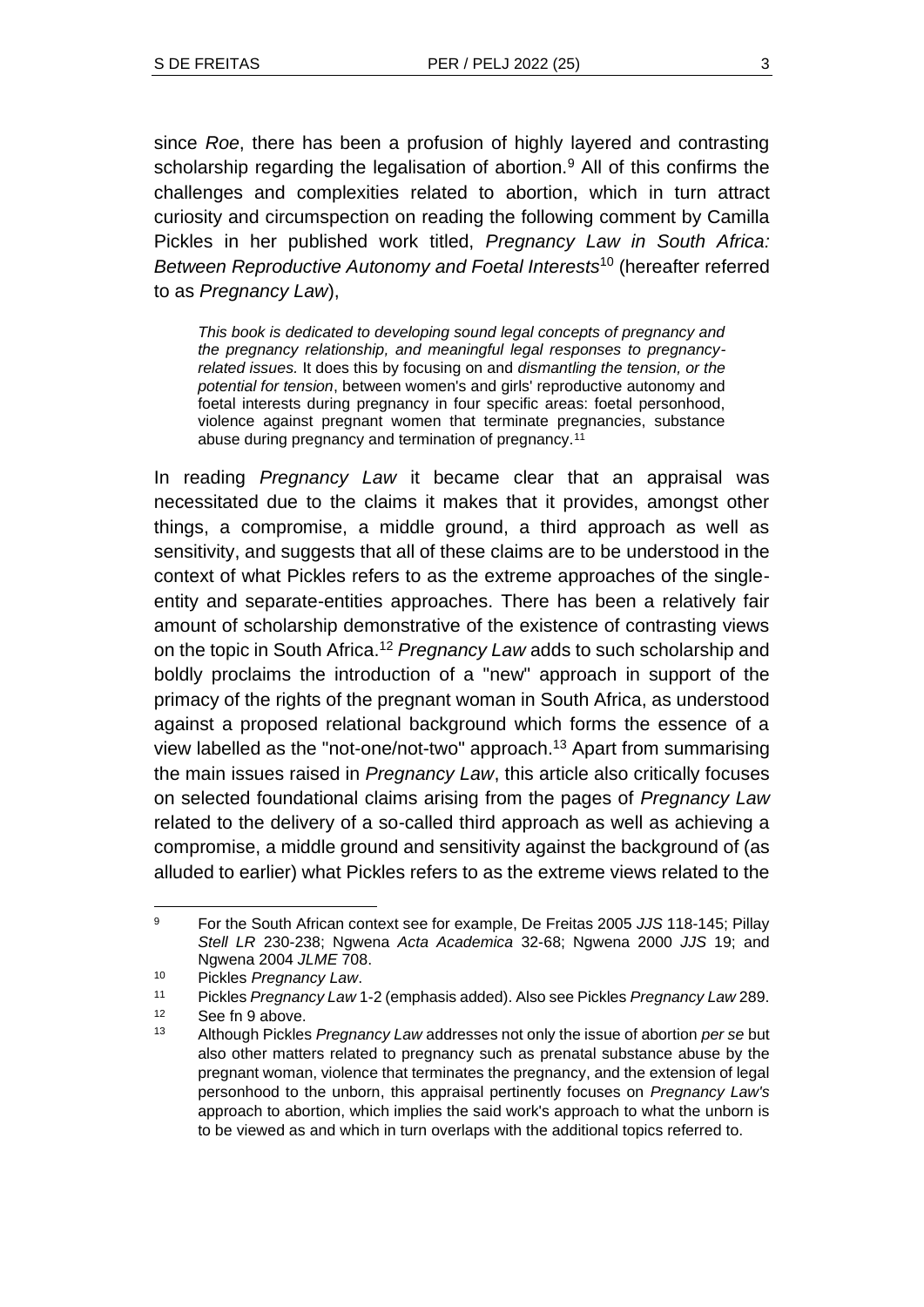single-entity and the separate-entities approaches, among other matters. This is followed by some final remarks related to the relevance of *Pregnancy Law* for pregnant women in general.

# **2 What does** *Pregnancy Law* **say?**

The South African legal system, according to Pickles, is "lacking an *informed foundation* from which to work, which includes the essential aspects of pregnancy, being the constitutive parts of a pregnancy (women *and* the unborn) *and the context in which pregnancies exist*".<sup>14</sup> *Pregnancy Law* aims at answering the question as to whether "the *value of connection* may serve as the basis for addressing the tension between *foetal interests* and *female reproductive autonomy*, ultimately allowing for both *interests* and *rights* to co-exist?" <sup>15</sup> According to Pickles, "(t)he tension being expressed here is not a tension between a woman and the unborn she carries, but a tension between two concepts<sup>16</sup> as developed and structured in law". <sup>17</sup> Pickles then directs this thinking to the need, in the South African context, to move away from viewing the pregnant woman as a *single entity* (together with her foetus)<sup>18</sup> and from viewing a pregnant woman and her foetus as *two separate entities*".<sup>19</sup>

Pickles deals with three approaches to pregnancy, $20$  namely the singleentity approach, the separate-entities approach, and the not-one/not-two approach.<sup>21</sup> The single-entity approach views the foetus as wholly subsumed (embodied) in and dependent on the pregnant woman's body, and the unborn is understood to be something similar to an organ.<sup>22</sup> According to the separate-entities approach, the foetus is understood to be

<sup>14</sup> Pickles *Pregnancy Law* 289 (emphasis added).

<sup>15</sup> Pickles *Pregnancy Law* 337. Which in turn forms part of "developing *sound legal concepts* of pregnancy and the pregnancy relationship" (Pickles *Pregnancy Law* 1 (emphasis added)). Also see Pickles *Pregnancy Law* 11.

<sup>&</sup>lt;sup>16</sup> Which denote the single-entity and the separate-entities approaches.

<sup>17</sup> Pickles *Pregnancy Law* 319.

<sup>&</sup>lt;sup>18</sup> For the purposes of this article, references to the "unborn" denote that which is formed at fertilisation and which ends at birth.

<sup>19</sup> Pickles *Pregnancy Law* 4 (emphasis added). And how this relates not only to the application of termination-of-pregnancy laws but also to the extension of legal status to the unborn, violence against pregnant women, and where women inflict harm on themselves during pregnancy (Pickles *Pregnancy Law* 4-5).

<sup>&</sup>lt;sup>20</sup> Note here Pickles' use of "pregnancy" and not "the unborn", which is already indicative of prioritising the former over the latter.

<sup>21</sup> Pickles *Pregnancy Law* 343.

<sup>22</sup> Pickles *Pregnancy Law* 6.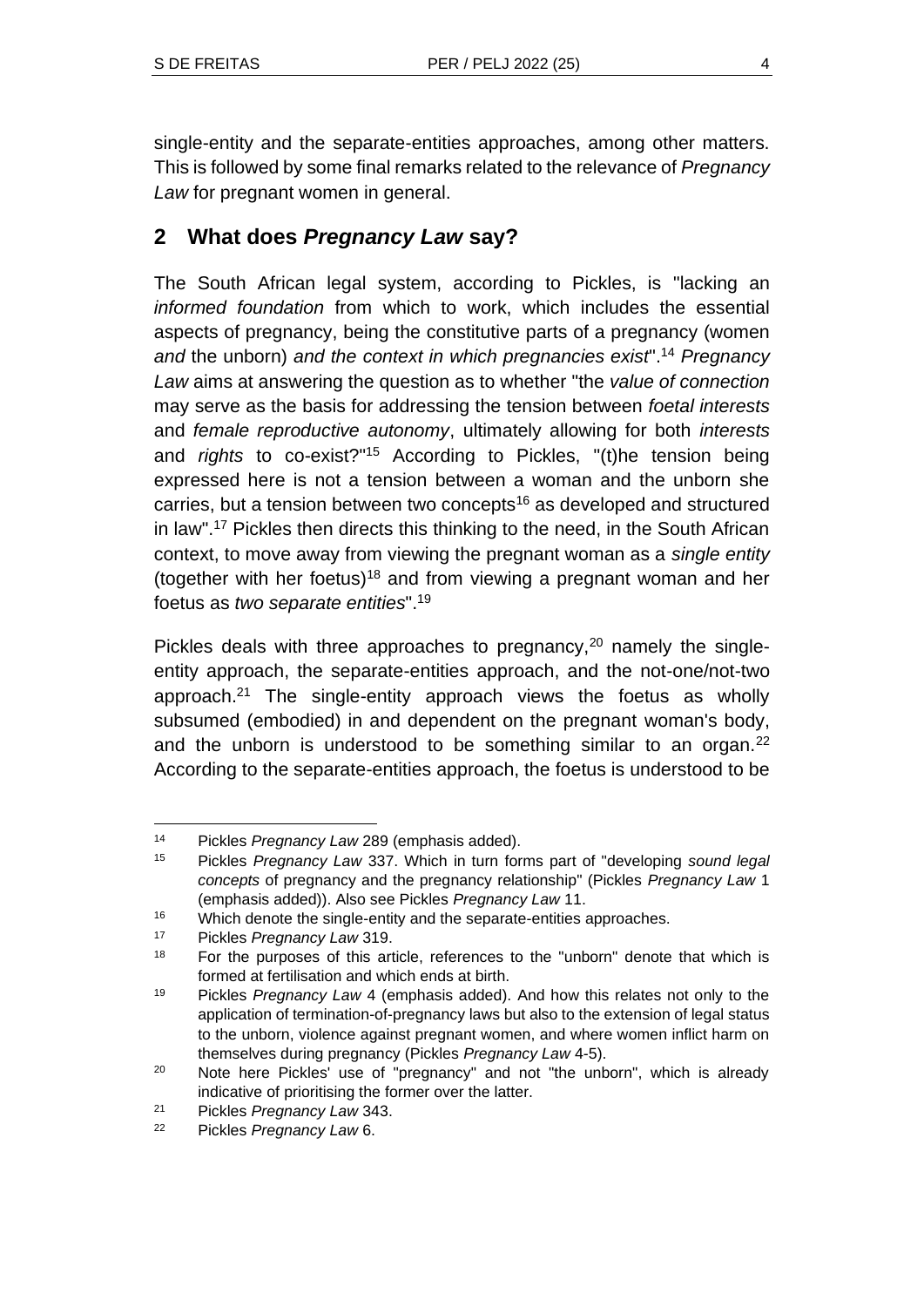a person in law,<sup>23</sup> and the woman and her foetus are viewed as separate individuals of distinctive value with separable needs<sup>24</sup> – the unborn is understood to have an entirely different status and enforceable rights.<sup>25</sup> The not-one/not-two approach, says Pickles, "is seen to rest *between* the two extremes of the single-entity and the separate-entities approaches to pregnancy, offering a *middle ground*".<sup>26</sup> The not-one/not-two approach rejects the single-entity and the separate-entities approaches by focussing on the *shared connection* between a pregnant woman and the foetus for the duration of the pregnancy and consequently recommends a specified relational approach to pregnancy.<sup>27</sup> Pregnancy constitutes a connection between a woman and the foetus whereby the foetus is fully dependent<sup>28</sup> on the pregnant woman's body, and pregnancy takes place biologically in a woman's body, thereby necessitating that the foetus must be understood as wholly part of the body of the pregnant woman.<sup>29</sup>

*Pregnancy Law* hinges on Nedelsky's relational theory, which recognises that human beings are not purely independent by nature in that they are continuously involved in relationships. We rely on our social world to enable us to realise our core capacities such as love, reason, creativity and autonomy.<sup>30</sup> Pickles observes that according to Nedelsky, the role of law and rights is, amongst others, to assist in determining the quality of such relationships. There is a constant need to be aware of the central role of relationships and evaluate which ones are destructive so that there can be a liberation from such destructive relationships and a transformation of those structures that gave rise to the destructive relationship.<sup>31</sup> Nedelsky's focus regarding core values, says Pickles, is on autonomy, and autonomy is elected as being central to a woman's attempt to self-define her life. However, Nedelsky views the prevailing liberal understanding of autonomy as defective due to its overemphasis on independence. "Relational autonomy", on the other hand, allows for the recognition that we are not

<sup>23</sup> Pickles *Pregnancy Law* 6.

<sup>24</sup> Pickles *Pregnancy Law* 158.

<sup>25</sup> Pickles *Pregnancy Law* 144.

<sup>26</sup> Pickles *Pregnancy Law* 142. Pickles refers to this approach as "a female view of pregnancy"*.* In this regard, Pickles relies on the scholarship of Seymour *Childbirth and the Law*.

<sup>27</sup> Pickles *Pregnancy Law* 8.

 $28$   $\ldots$  it is not the fact that the unborn cannot relate or are in the process of development that denies them full status, but that they are 'embodied' and factually live off of another's body". Pickles *Pregnancy Law* 306.

<sup>29</sup> Pickles *Pregnancy Law* 83-84. Also see Pickles *Pregnancy Law* 87.

<sup>30</sup> Nedelsky *Law's Relations* cited in Pickles *Pregnancy Law* 291-292.

<sup>31</sup> Nedelsky *Law's Relations* cited in Pickles *Pregnancy Law* 292-293.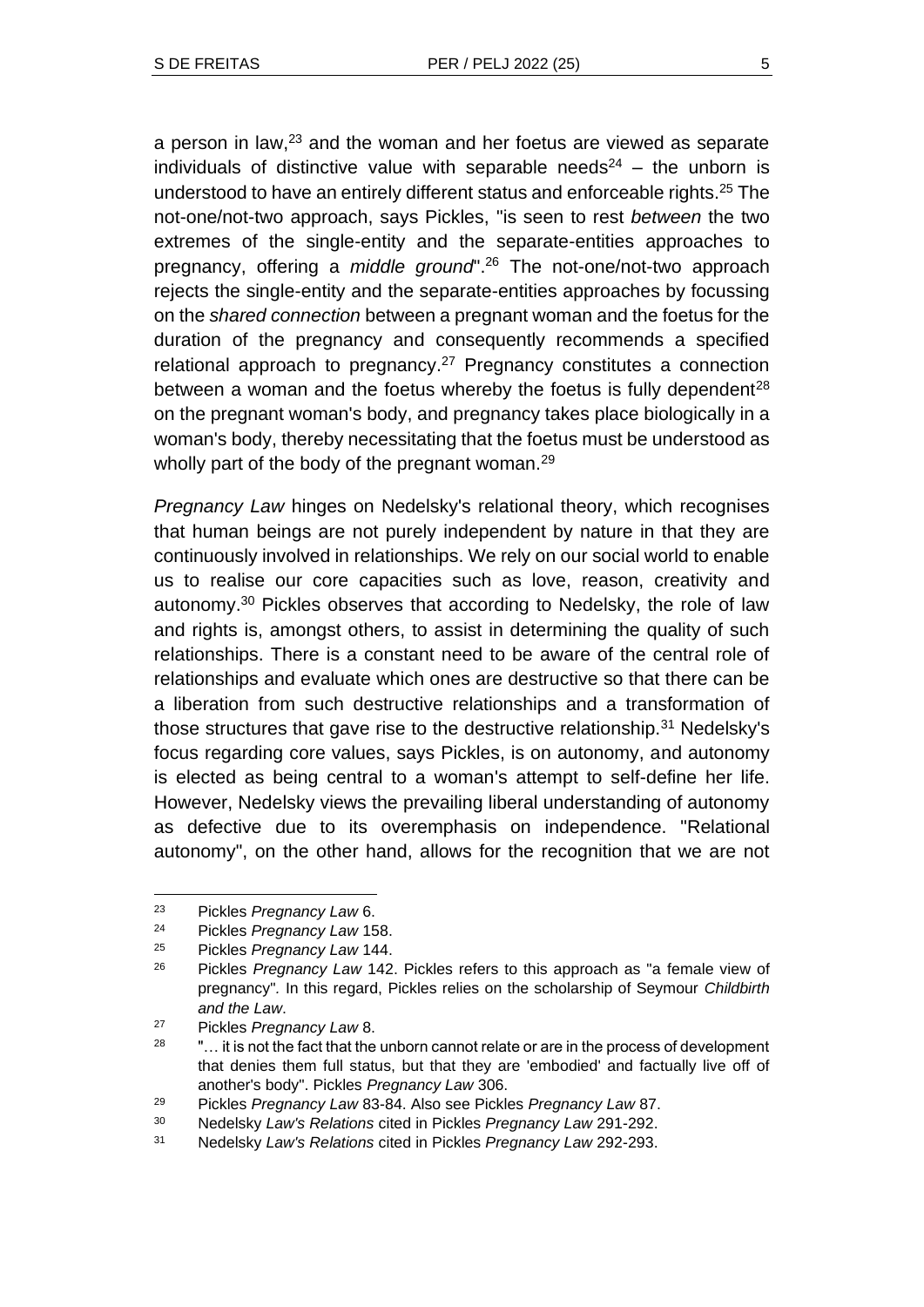formed by ourselves but by our social relations.<sup>32</sup> According to Pickles, interdependence rather than independence is understood by Nedelsky to be a constant component of autonomy.<sup>33</sup>

Pickles further observes that "anyone in any form of hierarchical relationship requires protection from the imposition of power and if participants in a relationship feel helpless or degraded, something is amiss, especially if autonomy instils a sense of power to shape and direct one's life". <sup>34</sup> Pickles explains that according to Nedelsky, a relational mode of thinking must be inclusive "and to be inclusive means that as human beings we are obligated to hold 'respectful and responsible relations' with 'other life-forms', because all life holds intrinsic worth".<sup>35</sup> She adds that "Even though Nedelsky does not specifically address the position of the unborn, the unborn can be included here by interpreting 'other life-forms' (that Nedelsky refers to) widely".<sup>36</sup> Nedelsky labels pregnancy as a relationship, and where such pregnancy is unwanted by the pregnant woman then, according to Nedelsky, no woman should be compelled into such a "nine-month" pregnancy.<sup>37</sup>

According to this relational model of a pregnancy relationship, "others cannot directly relate to the unborn without implicating the women who carry them. They are, in effect, relating to the pregnancy unit or relationship as constituted by both a woman and a foetus".<sup>38</sup> Pertaining to this construction, the focus should be on optimal pregnancy progression and optimal pregnancy outcomes and how third parties can secure this in their interaction with pregnancies.<sup>39</sup> This, therefore, slots in with what Pickles views the central question of *Pregnancy Law* to be, namely "(c)an the *value of connection* serve as the basis for addressing the tension between foetal interests and female reproductive autonomy, ultimately allowing for both interests and rights to co-exist?" <sup>40</sup> *Pregnancy Law* answers this in the affirmative and with specific reference to the *Choice on Termination of* 

<sup>32</sup> Nedelsky *Law's Relations* and Nedelsky 1989 *Yale J L & Feminism* cited in Pickles *Pregnancy Law* 293.

<sup>33</sup> Nedelsky 1989 *Yale J L & Feminism* cited in Pickles *Pregnancy Law* 293.

<sup>34</sup> Nedelsky 1989 *Yale J L & Feminism* cited in Pickles *Pregnancy Law* 294.

<sup>35</sup> Nedelsky *Law's Relations* cited in Pickles *Pregnancy Law* 295.

<sup>36</sup> Pickles *Pregnancy Law* 295.

<sup>37</sup> Nedelsky 1993 *CJLJ* cited in Pickles *Pregnancy Law* 296-297.

<sup>38</sup> Pickles *Pregnancy Law* 319.

<sup>39</sup> Pickles *Pregnancy Law* 319.

<sup>40</sup> Pickles *Pregnancy Law* 337 (emphasis added).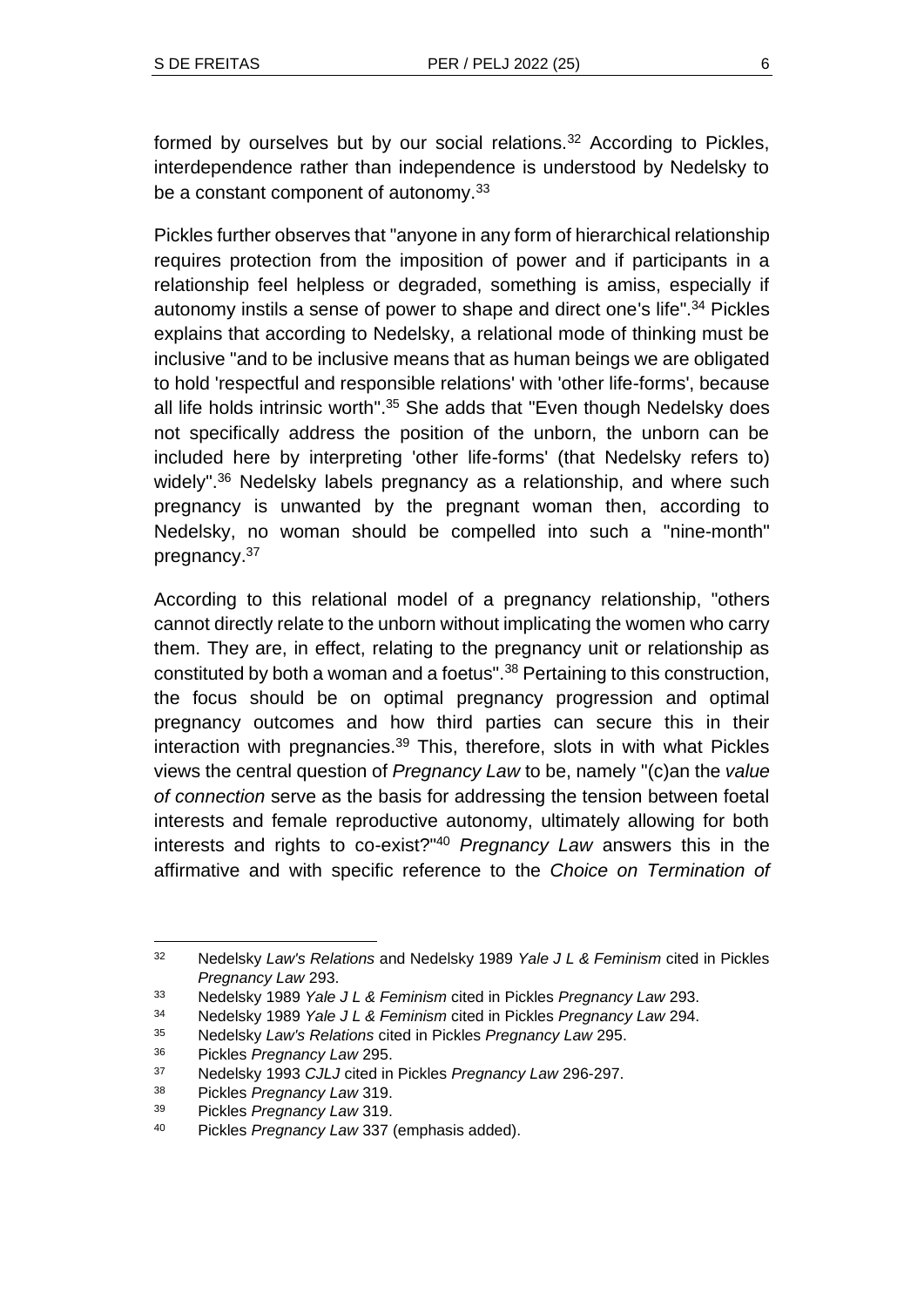*Pregnancy Act* (hereafter referred to as the *Choice Act*).<sup>41</sup> Pickles is of the view that "the majority of South African scholars who have written on the topic" have done so under the erroneous view that the *Choice Act* applies the single-entity approach and that *Pregnancy Law* "is aimed at showing otherwise". 42

For Pickles' not-one/not-two approach to succeed, just as is the case for anyone taking a stance on abortion, some or other worth needs to be conferred upon the unborn, also bearing in mind the various stages of development of the unborn. To Pickles, human dignity and viability play a focal role in ascribing meaning and importance to the foetus during the third trimester,<sup>43</sup> but Pickles also concedes that science cannot guide us on how to respond in law.<sup>44</sup> *Pregnancy Law* argues for the pregnant woman to have free passage to terminate pregnancy during the first two trimesters, especially, whilst doing away with this free passage during the third trimester. However, as alluded to earlier, nowhere is it evident (or implied)

43 This will be critically elaborated upon below.<br>44 Bickles Prognapov Law 185, Cap science to

<sup>41</sup> *Choice on Termination of Pregnancy Act* 92 of 1996 (hereafter the *Choice Act*). This Act permits abortion on request by a woman (1) during the first 12 weeks of gestation; (2) during the 13<sup>th</sup> to 20<sup>th</sup> week of gestation if the pregnancy would pose a risk of injury to the woman's physical or mental health, or if there exists a substantial risk that the foetus would suffer from a severe physical or mental abnormality, or if the pregnancy resulted from rape or incest or if the pregnancy will significantly affect the woman's socio-economic situation;  $(3)$  after the  $20<sup>th</sup>$  week of gestation if there is a risk of injury to the foetus or if there is severe foetal malformation. Irrespective of these stipulations, it remains very easy for a woman to have a legal abortion in the second trimester as well. In this regard, see Van Oosten 1999 *SALJ* 60-76. Also see fn 66 below.

<sup>42</sup> Pickles *Pregnancy Law* 344. Pickles fully supports the *Choice Act*. Of interest here are substantive concerns brought to the fore by Van Oosten (quite a number of years ago) regarding the formulation of the *Choice Act*. See Van Oosten 1999 *SALJ* 60- 76. In the words of Van Oosten 1999 *SALJ* 76: "That the Choice on Termination of Pregnancy Act is hardly a model of legislative genius is abundantly clear. Behind its ideological façade, and political clichés, it consists of little more than the decriminalization of abortion, and that result could have been achieved in a fraction of the space occupied by the Act. For the rest, the Act bristles with lacunae, contradictions, inconsistencies and incomprehensibilities, and demonstrates a stunning ignorance of the basic principles of criminal law, an inexplicable ambivalence on the issue of abortion, and a surprising insensitivity to the meaning of words on the legislator's part. One can only hope that the current lack of concern for competent legal draftsmanship will be a short-lived reactionary phenomenon". Also of interest is that this article by Van Oosten is not included in *Pregnancy Law*.

<sup>44</sup> Pickles *Pregnancy Law* 185. Can science truly be viewed as not assisting at times in directing us in how to respond in law? Does the judiciary or the legislature exclude itself from being directed by science regarding many of the challenges that they are confronted with in endeavouring to maintain justice and promote the public good?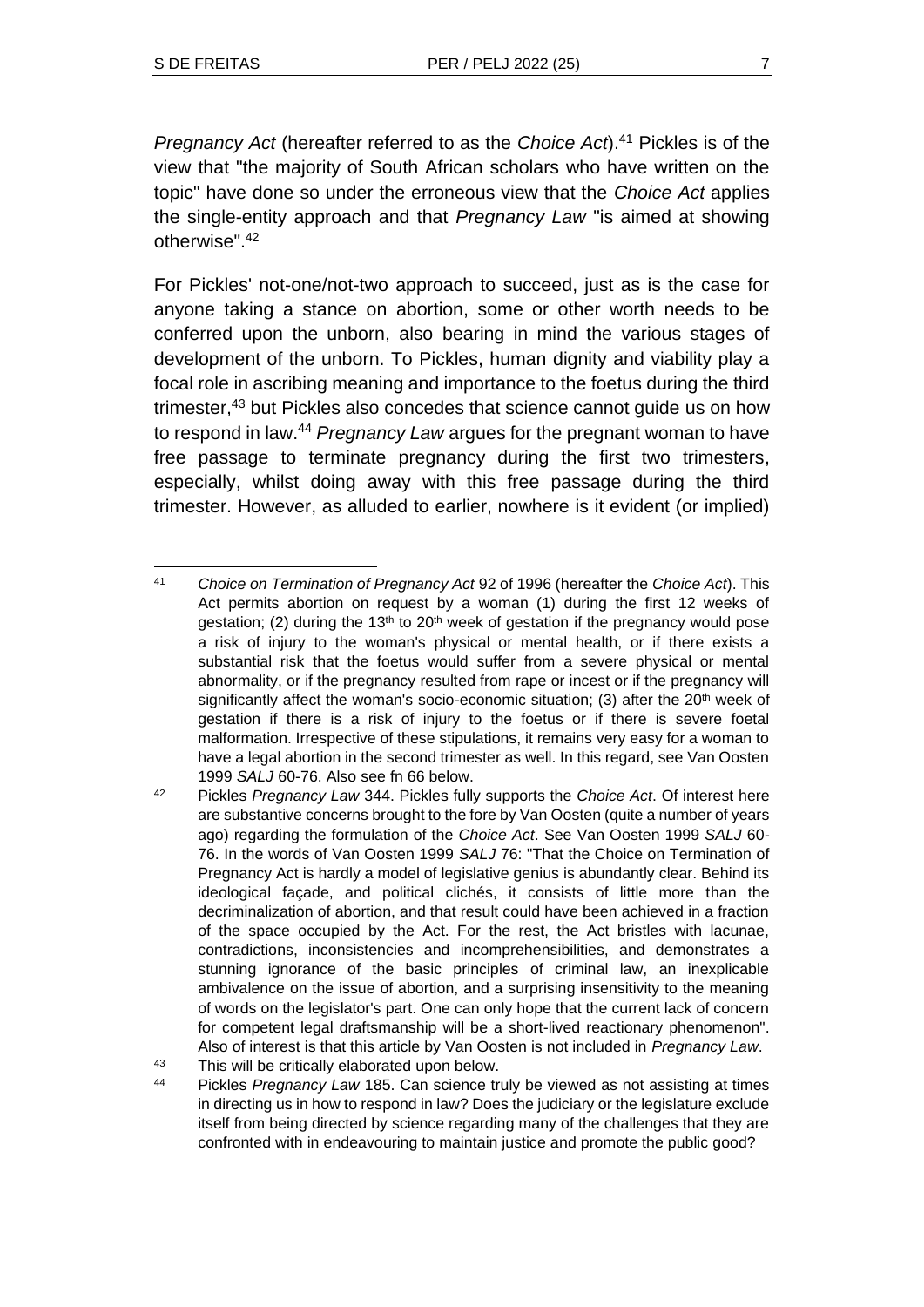in *Pregnancy Law* that the unborn constitutes a human life (or a person)<sup>45</sup> worthy of protection<sup>46</sup> throughout the pregnancy (or even during a specific phase of pregnancy).

How does Pickles go about determining the worth of the unborn also bearing in mind the various stages of pregnancy or the biological development of the unborn? To Pickles, "human dignity" and "viability" play a seminal role in this regard, where foetal viability and interests "feed into, support, and are bolstered by the notions of human dignity, thus building from dignity up".<sup>47</sup> Human dignity is perceived as "the foundational informative principle that sets down the parameters and directs how we should conduct ourselves when dealing with prenatal life".<sup>48</sup> Pickles further observes that although Ackermann's writing on human worth in respect of the unborn lacks in detailed information, the human dignity of the unborn can be contextualised using the scholarship of Ronald Dworkin – "Ackermann highlights that the unborn are afforded dignity and Dworkin helps identify what factors limit the unborn's dignity". <sup>49</sup> Drawing on Dworkin as authority for limiting the unborn's

<sup>&</sup>lt;sup>45</sup> It needs to be emphasised that references in this article to a "human life (or person)"/"human (or person)"/"human being (or person)" being worthy of protection in relation to the unborn suggest the equation of "human life", "human", and "human being" with a "person", thus evoking the notion of being worthy of protection. This is said because there are those who are in support of abortion, irrespective of their acknowledgement that the unborn constitutes human life. Patrick Lee points to those scholars who support the view that "while what is killed in an abortion is a human being, it is not a person and therefore abortion is not morally wrong. Since bearers of rights are called 'persons,' the same position could be expressed this way: the right to life is not acquired until after birth". Lee *Abortion and Unborn Human Life* 8.

<sup>&</sup>lt;sup>46</sup> It is important to note this, as there are scholars who are supportive of abortion based on their support of the free choice of the pregnant woman, although they acknowledge the equating of the unborn with human life. In this regard see Perry *Toward a Theory of Human Rights* 131-132.

<sup>47</sup> Pickles *Pregnancy Law* 307.

<sup>48</sup> Pickles *Pregnancy Law* 307. Also see Pickles *Pregnancy Law* 306.

<sup>49</sup> Pickles *Pregnancy Law* 306. Also see Pickles *Pregnancy Law* 70-71, 307. Pickles makes her confusion known in observing Ackermann's referral to the "*dignity rights*" (emphasis by Pickles) of the conceptus whilst he (Ackermann) also argues that is not suggested by this that the pregnant woman "does not have rights which are to be weighed up against the dignity rights of the conceptus…" (Pickles *Pregnancy Law* 71). Pickles also points out that although Ackermann refers to "certain aspects of the protection of human dignity that pre-date birth (and survive death)", he provides no indication as to what these "certain aspects" are or may be – rather, Ackermann places this matter in the hands of the "interpreter of the Constitution" (Pickles *Pregnancy Law* 70). From this it is clear that Ackermann is vague as to the meaning to be ascribed to the unborn.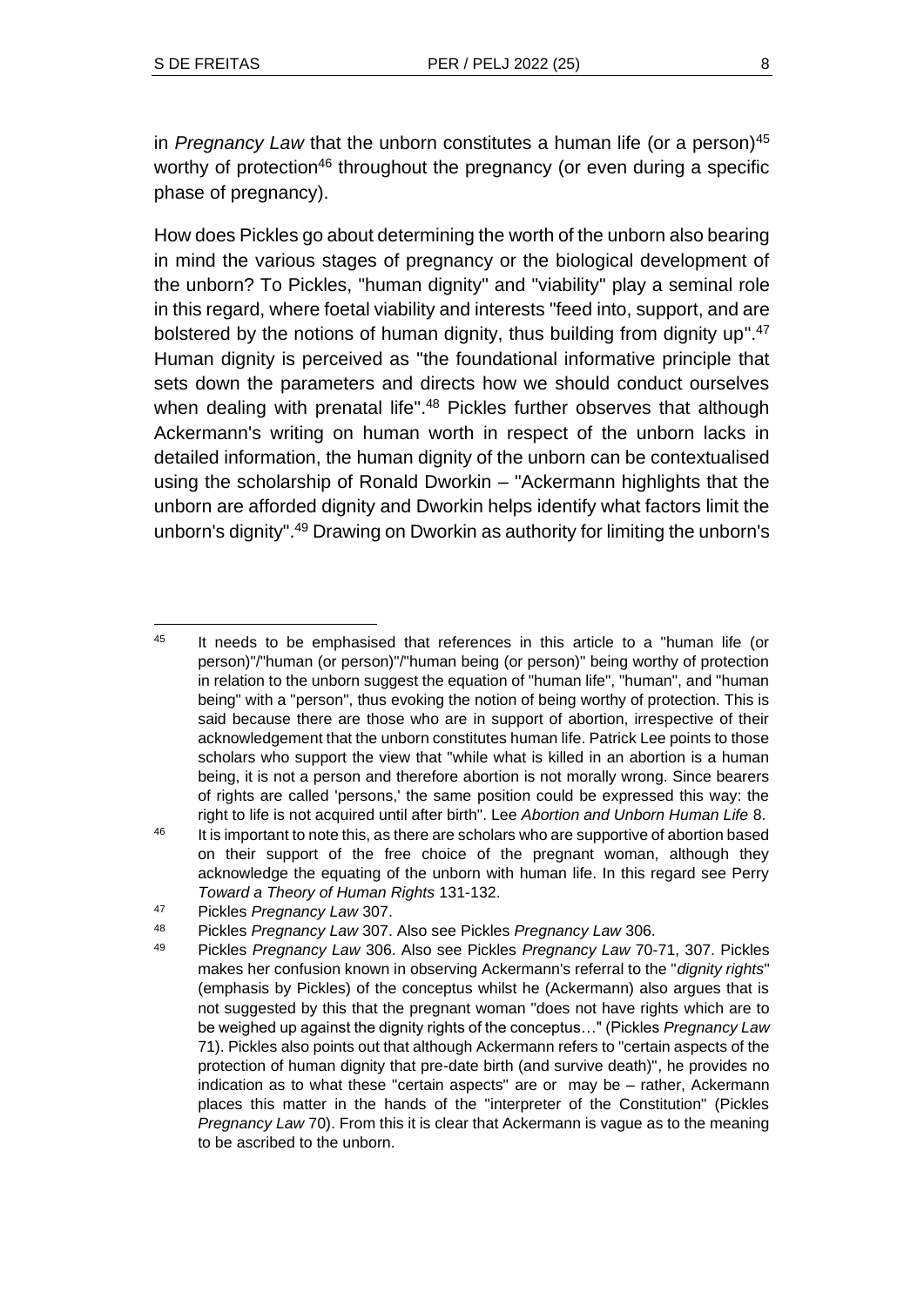dignity suggests adopting a view that does not recognise the unborn as constitutive of human life worthy of protection.<sup>50</sup>

Pickles believes that viability presents a "worthwhile explanation as to how much more than 'nothing' the foetus will be" and "the limiting effect of the embodied approach decreases as the foetus develops towards the 'clinical construction' of foetal viability". <sup>51</sup> Notwithstanding, how much attention the unborn should receive is dependent not only on the "point of prenatal development" but also on "the context in which pregnant women find themselves". That is why, says Pickles, experiments with products of human reproduction *ex utero,* for example, may be permissible, but this is not to say that no legislative regulation is required.<sup>52</sup> To Pickles, therefore, the unborn is characterised as constitutive of a relative dimension depending on the context in which "it" finds "itself", which in turn would determine its degree of importance and whether it may enjoy protection or not. Regarding viability, Pickles states that

Viewing viability through the informative lens of dignity (human worth), it is proposed that this somewhat more advanced stage of prenatal development justifies increased consideration or protection than that of embryos. This is so because viable foetuses are developing stronger connections to their eventual birth and the developmental process moves from being a biologically significant event to also being a socially significant event. Foetal viability thus bolsters the foetus' stake in respect of securing special status.<sup>53</sup>

<sup>51</sup> Pickles *Pregnancy Law* 307-308.

<sup>50</sup> A reading of Dworkin's popular work on abortion (and euthanasia) namely, *Life's Dominion* (published in 1993), confirms this. *Life's Dominion* is not immune from substantive concerns and in this regard Bradley has provided a superb critique levelled at *Life's Dominion*. See Bradley 2014 *Notre Dame L Rev* 329-391. Bradley comments that: "Dworkin's main escape hatch, however, is his denial that the fetus is a person or, he sometimes says, a creature of any sort with a right not to be killed. Dworkin goes back and forth on the humanity of the unborn, consistently denies that the unborn are persons, says sometimes they are just 'creatures,' claims that whether the unborn are humans or persons or just plain creatures does not matter. Here we see Dworkin doing philosophy 'inside out.' It is not a pretty sight" (Bradley 2014 *Notre Dame L Rev* 375). Bradley adds that "Dworkin is more erratic when discussing fetal personhood in a strictly moral (nonlegal) setting. He generally concedes the moral component of the detached argument. That is, he agrees that the unborn embody the intrinsic value of human life. Then again, he sometimes denies it" (Bradley 2014 *Notre Dame L Rev* 376), and he says that "Dworkin is not, we are obliged to conclude, talking to pro-lifers at all. To whom is he talking? He writes for the moderately sophisticated pro-choice crowd" (Bradley 2014 *Notre Dame L Rev* 390).

<sup>52</sup> Pickles *Pregnancy Law* 307.

<sup>53</sup> Pickles *Pregnancy Law* 309.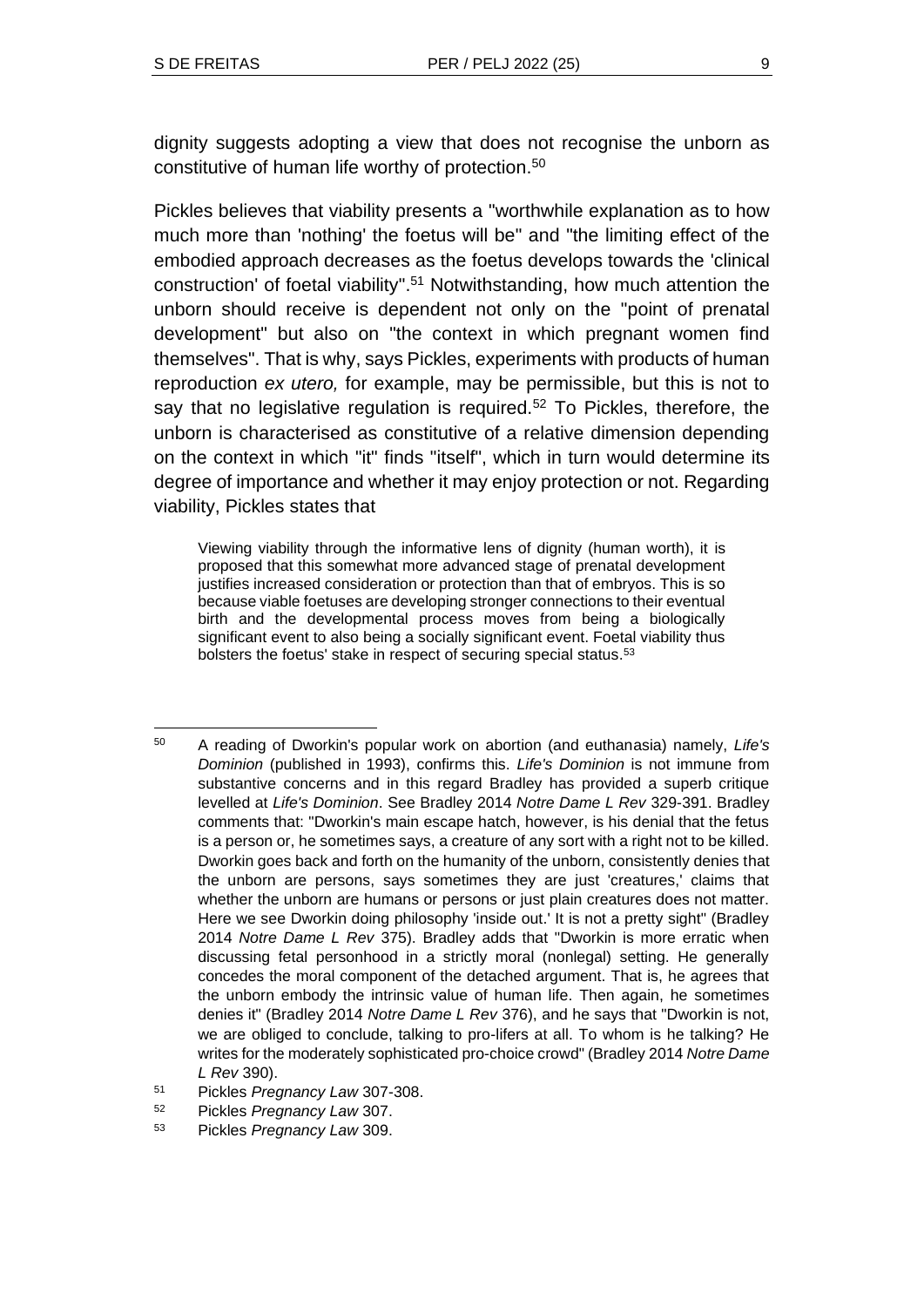Note in the above how Pickles allows for the scientific or biological determination to be accompanied by other measures such as "stronger connections to their eventual birth" and "the development towards a socially significant event". As alluded to earlier, although Pickles acknowledges the relevance of science for the determination of foetal interests,<sup>54</sup> she states that "[s]cience can tell us whether what is developing is human enough to accrue some form of value, but it cannot direct us on how to respond in law". <sup>55</sup> According to Pickles, those who argue for the protection of the unborn because of what science teaches us of the unborn should rather focus on eliminating those factors that fuel the demand for abortion services and instead look at the various contexts in which pregnancies exist.<sup>56</sup> Note here Pickles' departure from the relevance of the meaning to be attached to the unborn by her emphasis on surrounding circumstances that may qualify abortions. That science is of some importance to Pickles is confirmed by her rejection of the single-entity approach because, amongst other things, it does not speak to scientific fact.<sup>57</sup>

Bearing the above in mind, Pickles makes a point of not placing too much emphasis on the scientific approach, except during the third trimester. It is therefore clear from the above that Pickles attaches some importance to the unborn during the third trimester in the context of what Pickles refers to as the termination of pregnancies. Pickles' understanding of the unborn in the period preceding the third trimester, as referred to earlier, differs considerably from her understanding of the unborn during the third trimester. Regarding the unborn during the third trimester, human dignity and viability play a seminal role, and this overlaps with the relevance of science. The same cannot be said of Pickles' view of the unborn during the first two trimesters.

*Pregnancy Law* "is not aimed at discovering new ways and means of developing opportunities to grant a foetus constitutional rights …".<sup>58</sup> Biologically speaking, says Pickles, pregnancy occurs in the woman's body, "which requires that the unborn be understood as *part and parcel* of the woman's body" <sup>59</sup> – "*pregnancy is a woman's concern*, more so than anyone

<sup>54</sup> Also see Pickles *Pregnancy Law* 187 for Pickles' alignment of the *Choice Act* with the scientific significance of viability in the protection of the unborn.

<sup>55</sup> Pickles *Pregnancy Law* 185.

<sup>56</sup> Pickles *Pregnancy Law* 185.

<sup>57</sup> Pickles *Pregnancy Law* 303.

<sup>58</sup> Pickles *Pregnancy Law* 10-11.

<sup>59</sup> Pickles *Pregnancy Law* 83-84. Pickles also refers to Catharine MacKinnon's description of the unborn as being "More than a body part but less than a person ..." (Pickles *Pregnancy Law* 142). According to Pickles, "The 'part and parcel' does not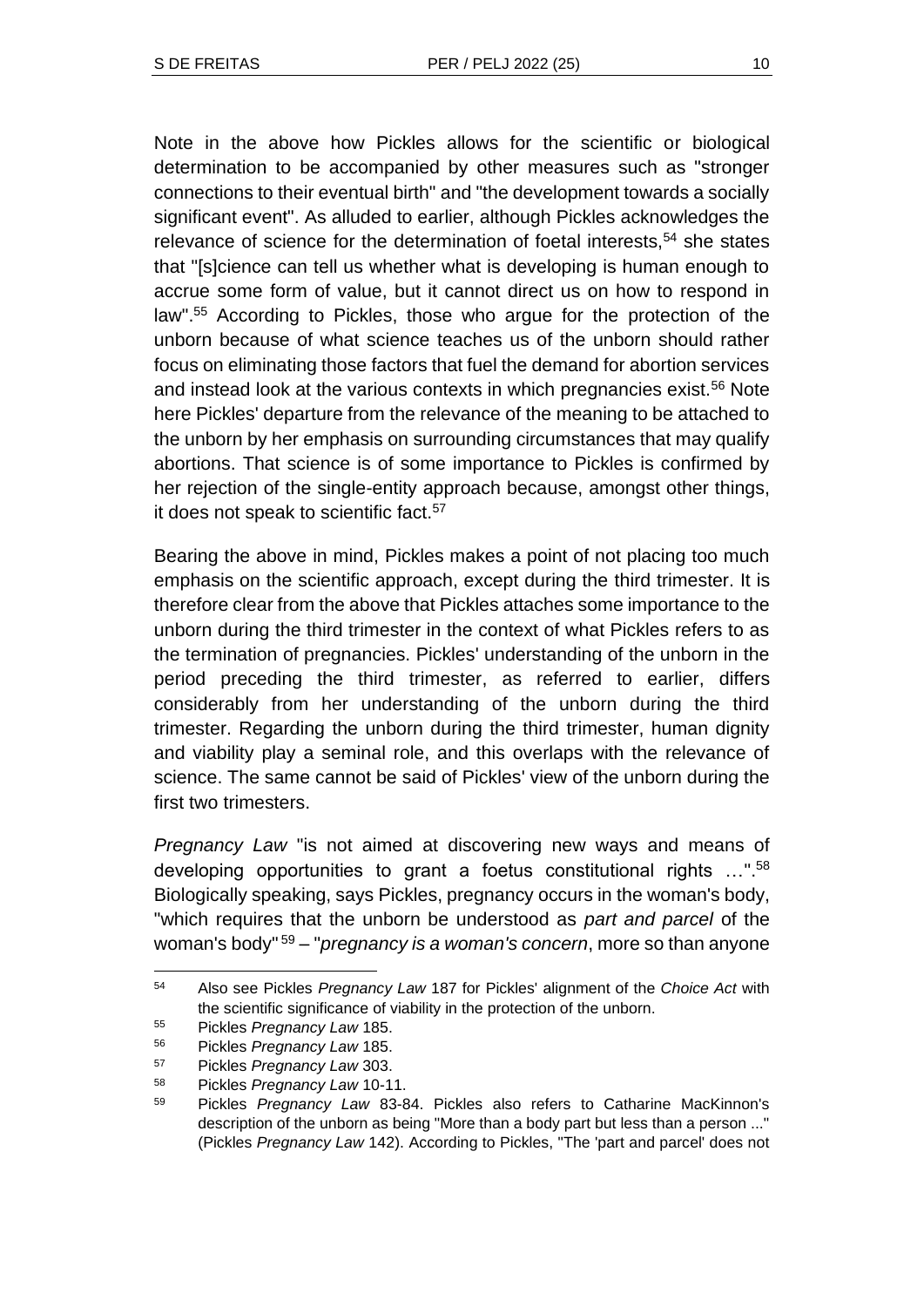else's, because it is something that occurs within her". <sup>60</sup> Against the background of the application of Nedelsky's relational theory, Pickles distinguishes between human beings and "other life-forms" (such as animals or otherwise) and adds that "Even though Nedelsky does not specifically address the position of the unborn, the unborn can be included here by interpreting 'other life-forms' widely".<sup>61</sup> According to Pickles, prenatal life will continue to be valued, "but whether we can act on that value, and how we go about protecting it, must be determined in the context in which the unborn exist, being through women and their rights".<sup>62</sup>

Therefore, in summary, it is clear that *Pregnancy Law* aims to present a middle ground pertaining to what Pickles refers to as the extreme views of the single-entity and the separate-entities approaches. This middle ground alleviates the tension that exists between the single-entity and separateentities approaches. *Pregnancy Law* does this by stressing the importance of the relationship between the pregnant woman and the unborn inside her in the context of pregnancy – pregnancy signifies the value of the shared connection between the two (a unit), in which the unborn is fully dependent on the body of the pregnant woman. Inextricably woven into the idea of pregnancy permeating *Pregnancy Law* are attributes such as united needs, interconnectedness, reciprocity, mutuality and unique context. Furthermore,

mean that the unborn are mere organs of a woman's body, but indicates that it is a woman's body that ensures continued gestation and development. Consequently, any discussion about status prior to birth requires the recognition that the unborn be considered in relation to the contextual setting of pregnancy and women too" (Pickles *Pregnancy Law* 84). Therefore, "while prenatal development signifies a process of the most basic form of human development, it is the additional fact that this development takes place in women's bodies that concretises the grounds of limiting the status of the unborn. As long as the limiting element of embodiment persists, the foetus will lack full status" (Pickles *Pregnancy Law* 84-85).

<sup>60</sup> Pickles *Pregnancy Law* 341 (emphasis added).

<sup>61</sup> Pickles *Pregnancy Law* 295.

<sup>62</sup> Pickles *Pregnancy Law* 153. Pickles attaches the rights to equality, dignity, life, freedom and security of the person, privacy and reproductive health care to reproductive rights. See Pickles *Pregnancy Law* 99-125 for an elaboration in this regard. Pickles states: "It is expressly noted that a woman's reproductive rights are not qualified in the Constitution for the benefit of a foetus. This is not to say that their reproductive rights cannot be limited in terms of s 36 of the Constitution, but that the law does not qualify the value of women's legal existence based on the presence of a pregnancy" (Pickles *Pregnancy Law* 126). Although Pickles does not deem the unborn to be worthy of being the bearer of rights (Pickles *Pregnancy Law* 1) she attaches value to the foetus, namely "foetal interests", which Pickles explains as meaning "the biological drive inherent in all things living for survival" (Pickles *Pregnancy Law* 1-2). According to Pickles, reproductive decisions must be understood to include decisions to continue with a pregnancy as well as lifestyle choices during pregnancy (Pickles *Pregnancy Law* 91).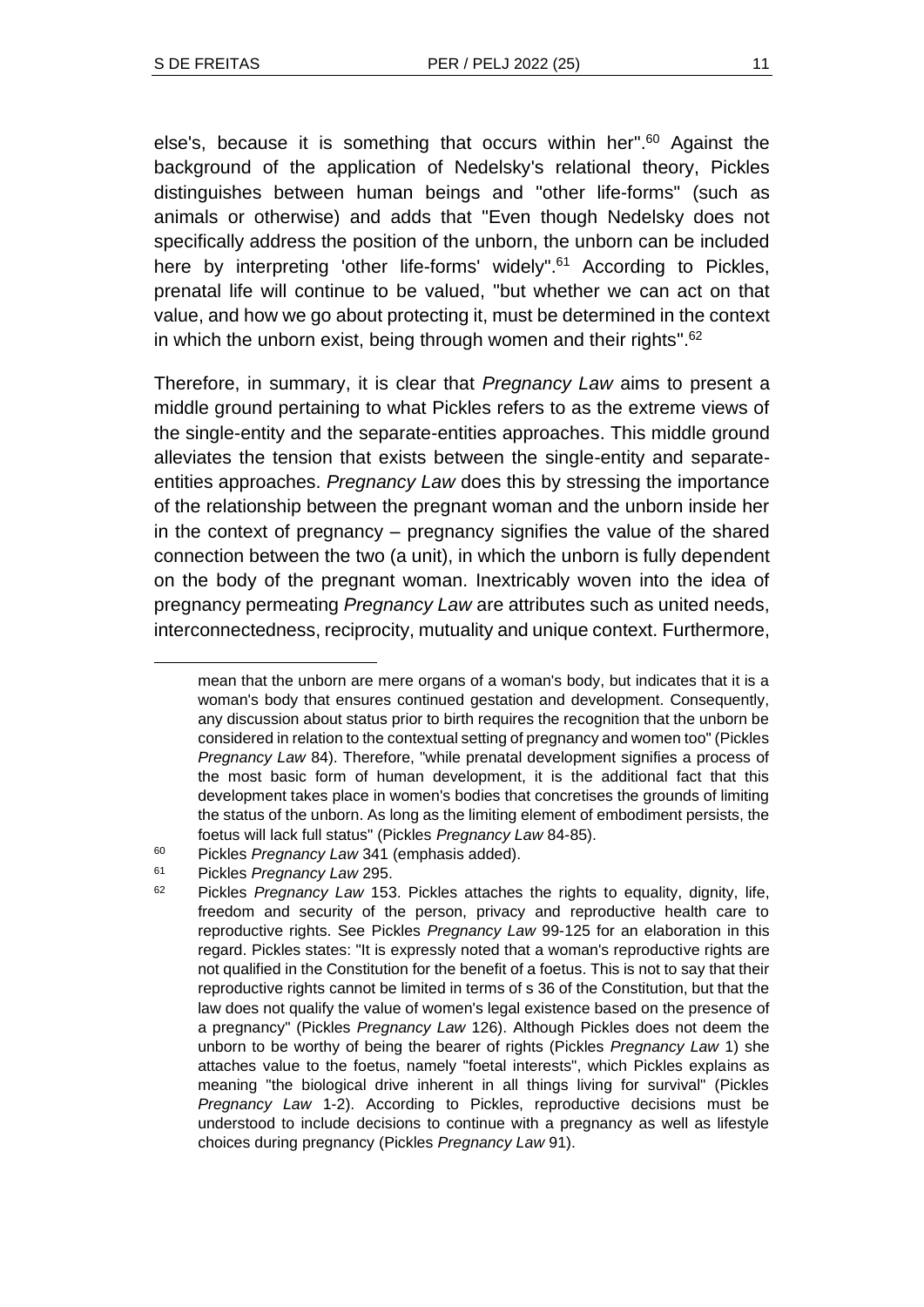pregnancy entails a relationship between the pregnant woman and "other life forms" such as the unborn, due to the belief that all life has inherent value – the foetus is believed to be *biologically alive* before birth and believed to be *unique*. 63

However, (and although prenatal life should be valued) pregnancy is a woman's concern and this special connection is to be understood as being within the framework of the prioritisation of the rights of the pregnant woman, who should have free choice to have the pregnancy terminated, especially during the first two trimesters. The interests of the foetus (the foetus is not understood to have rights) should also be taken into consideration, and here human dignity and viability play a qualifying role in awarding the foetus protection, especially during the third trimester. In this regard, *Pregnancy Law* presents a view of pregnancy that is sensitive to the rights of the pregnant woman and the interests of the foetus and promotes "a third relational approach" in addition to the single-entity and separateentities approaches. This "third relational approach" (or the not one/not two view) is thought to provide a remedy to what Pickles refers to as the tension between the extremes of the single-entity and separate-entities approaches. In this context, Pickles addresses the following aspects of pregnancy (as alluded to earlier): foetal personhood, violence against pregnant women that terminates pregnancies, substance abuse during pregnancy, and termination of pregnancy.<sup>64</sup>

# **3 A compromise, middle ground and a third approach?**

From the above, it is clear what the predispositions underlying *Pregnancy Law*<sup>65</sup> are. They can be briefly described as awarding the pregnant woman full discretion to decide to undergo an abortion (or, as Pickles would prefer to call it, termination of pregnancy) during the first two trimesters.<sup>66</sup> The

<sup>63</sup> Pickles *Pregnancy Law* 158 (emphasis added).

<sup>64</sup> See Pickles *Pregnancy Law* 155-190.

As is the case with anyone who aims at coming to a finding regarding the question as to whether abortion should be legalised or not.

<sup>66</sup> Irrespective of whether the *Choice Act* attaches conditions to allowing for a "termination of pregnancy" during the second trimester, it remains easy for the pregnant woman to undergo a "termination of pregnancy" during this phase (as alluded to earlier). In this regard, a decisive factor set out in the *Choice Act* for the granting of permission for a termination of pregnancy is whether or not "the continued pregnancy would significantly affect the social or economic circumstances" of the woman (in terms of 2(1)(b)(iv) of the said Act). Van Oosten, referring to Milton, observes that the term "social circumstances" is regarded "as wide and vague and probably relating to pregnancies resulting from adultery or a casual act of sexual intercourse with a stranger" (Van Oosten 1999 *SALJ* 69). According to Milton, says Van Oosten, "'economic circumstances' include an inability to afford to bring up the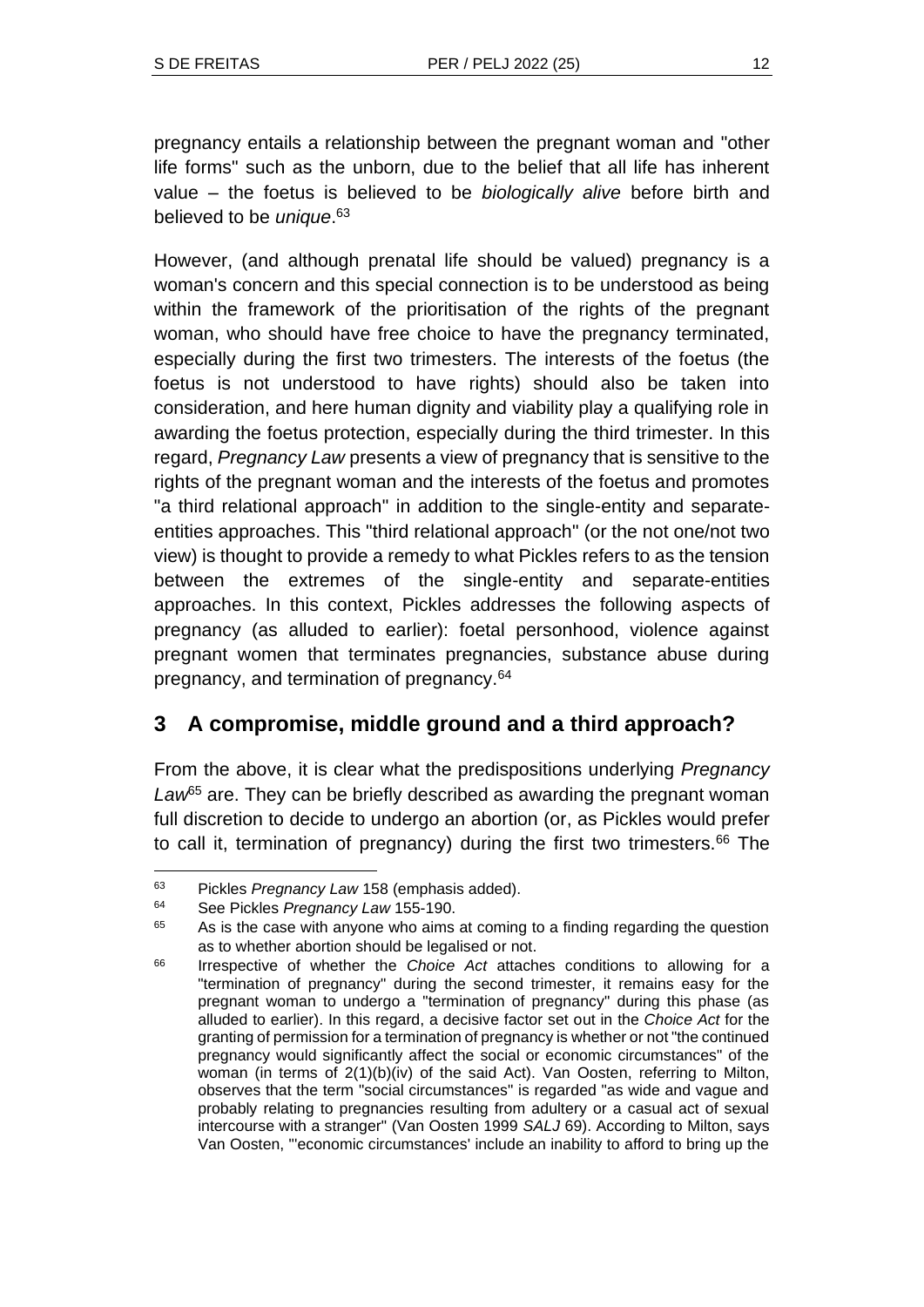relational theory that Pickles presents (being based essentially on the scholarship of Nedelsky), which is blended with the not-one/not-two approach (which is based essentially on the scholarship of John Seymour) in the quest towards seeking "a less adversarial" understanding regarding the pregnant woman and the unborn in the contexts of pregnancy is in itself moulded by Pickles' views on how the unborn should be understood. Consequently, such views naturally permeate her critique of scholarship in support of the so-called separate-entities approach (regarding specifically, as indicated by Pickles, the South African context and related scholarship), including matters related to the extension of legal status to the unborn, violence against pregnant women; and the instance of women inflicting harm on themselves during pregnancy.<sup>67</sup>

Having said this, this appraisal primarily critiques *Pregnancy Law's* claims to providing a compromise, sensitivity, the attainment of a middle ground and a third approach regarding what Pickles refers to as the extremes of the single-entity and separate-entities approaches. Is Pickles indeed justified in making such claims about the relationship between the pregnant woman and the unborn when taking cognisance of the array of theories related to whether abortion should be legalised or not?

The form that any relational approach regarding the pregnant woman and the unborn is bound to take will, in the first instance, be dictated by a specific take on what an understanding of the unborn is, which is inextricably related to a view of how the unborn should be treated. Indeed, one can also argue for an understanding of "the relational", even as part of a more primary or foundational mode of argument that may precede it $68 -$  one that views the unborn as being human (or a person) throughout the pregnancy and deserving of protection. What of an understanding of "the relational" that has as its point of departure the belief that the unborn is a human being (or a person) from the moment of fertilisation $69$  and deserving of protection?<sup>70</sup>

child and the likelihood that taking the pregnancy to term would have an adverse effect upon the welfare of the family or the woman's employment opportunities" (Van Oosten 1999 *SALJ* 69)*.*

<sup>&</sup>lt;sup>67</sup> In fact, Pickles' critique of the South African scholarship in support of the "separateentities" approach implies a similar critique of international scholarship that is supportive of the protection of the unborn during the whole of a pregnancy.

 $\frac{68}{2}$  For example, an argument primarily based on scientific analysis.<br> $\frac{69}{2}$  Briefly explained, this is when the sperm cell fuses with an oocy

Briefly explained, this is when the sperm cell fuses with an oocyte so as to form a zygote, the latter housing all the hereditary factors which come through the mother and father.

<sup>&</sup>lt;sup>70</sup> A more specific example in this regard would be MacIntyre's view (although it is not applied to the abortion issue) that humans live fully only in a "set of relationships to certain particular others who are able to give us what we need" (MacIntyre, cited in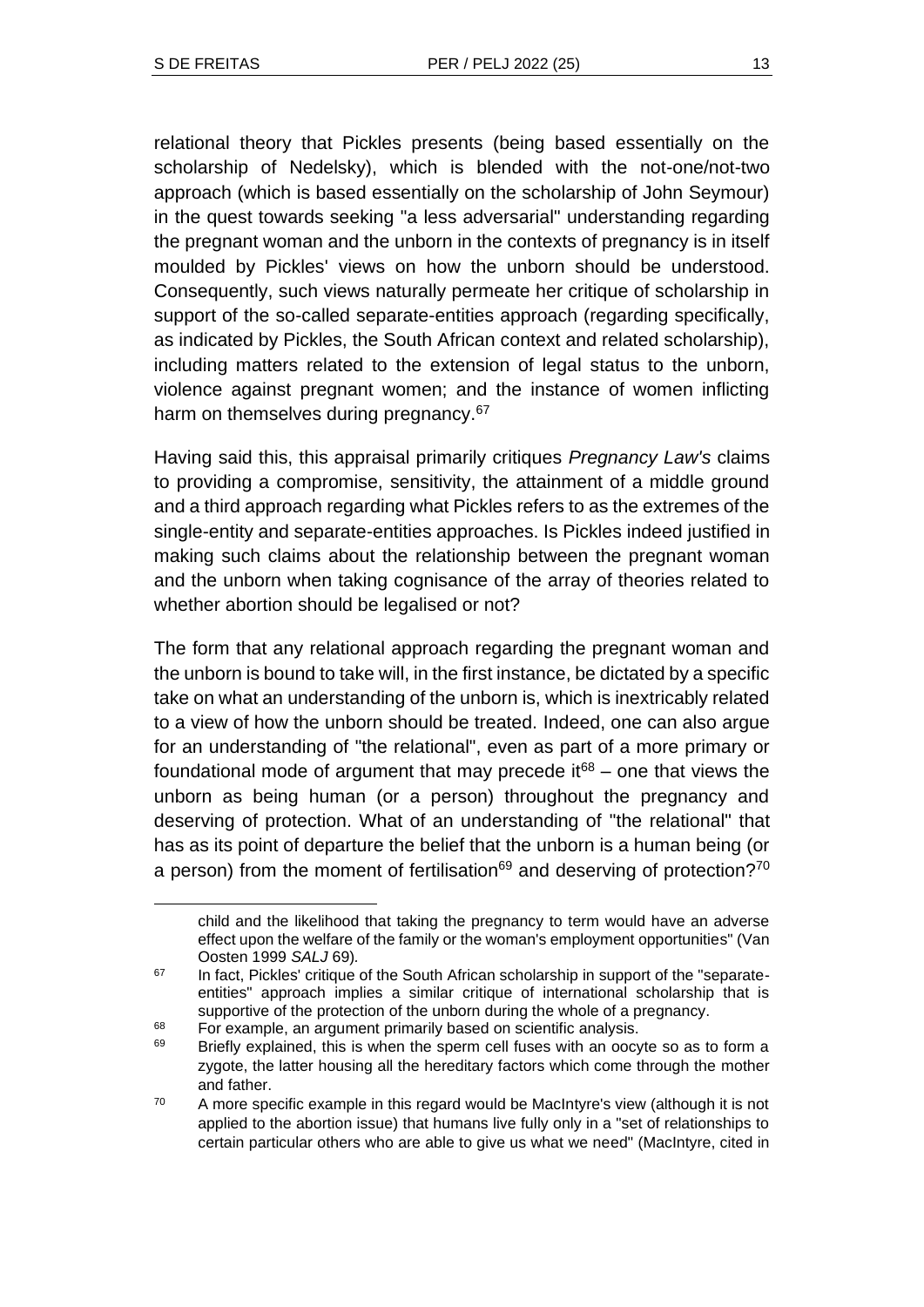This points to the variety of the possible understandings of what could be meant by "the relational". Protecting the unborn until birth, except, for example, in instances where the life of the pregnant woman is seriously at risk because of the pregnancy (or even due to the serious deformity of the unborn), may be viewed by many, including many pregnant women, as humane and respectful towards human life. Also, to those who view the unborn as being human (or a person) and worthy of protection, $<sup>71</sup>$  the "value</sup> of connection<sup>"72</sup> and the "shared connection"<sup>73</sup> that Pickles refers to can also be interpreted in a manner different from Pickles' – in other words, in a way that understands the "value of connection" and the "shared connection" as leading to the protection of the unborn throughout the whole of the pregnancy. In following such an understanding that contrasts with that of Pickles', the responsibility of protecting the unborn in so far as the pregnant woman's life is, for example, not seriously threatened in the process, is supported by those who attach such a degree of importance to the unborn to merit the protection of the unborn. Therefore, that which pertains to "the relational" regarding abortion will lead to insights that differ from those supported by *Pregnancy Law*, each of these insights being determined primarily by what the unborn is viewed as being.

There is an awkwardness regarding *Pregnancy Law*'s proclamation of the attainment of sensitivity, a compromise, a middle ground and a third approach regarding the pregnant woman and the unborn, against the background of what Pickles refers to as the extremes of the single-entity and the separate-entities approaches. The question of the relevance of such phrases to the whole spectrum of differing views related to the question of whether abortion should be legalised or not (and concomitant views on the nature of the unborn) arises. In turn, given the existence of such a variety of approaches to the abortion issue (and whether it should be legalised or

Lee *Abortion and Unborn Human Life* 126). This relates to the understanding that, as explained by Lee, "we are beneficiaries of being members of a network of giving and receiving, and this network of giving and receiving involves duties toward those from whom we have received nothing, and with whom we have not entered any voluntary association" (Lee *Abortion and Unborn Human Life* 126-127). Therefore, says Lee, "I ought to help my child, and so I have special responsibilities to my child, because to help him or her is a duty I incur as part of entering that network of giving and receiving, which is constitutive of flourishing as a virtuous person" (Lee *Abortion and Unborn Human Life* 128).

<sup>71</sup> For informative scholarship in support of this see for example Lee *Abortion and Unborn Human Life*; Lee and George "Wrong of Abortion" 13-26; George and Lee 2009 *EMBO Reports* 301-306; Perry *Toward a Theory of Human Rights* 52-59.

<sup>72</sup> See Pickles *Pregnancy Law* 337.

<sup>73</sup> See Pickles *Pregnancy Law* 8.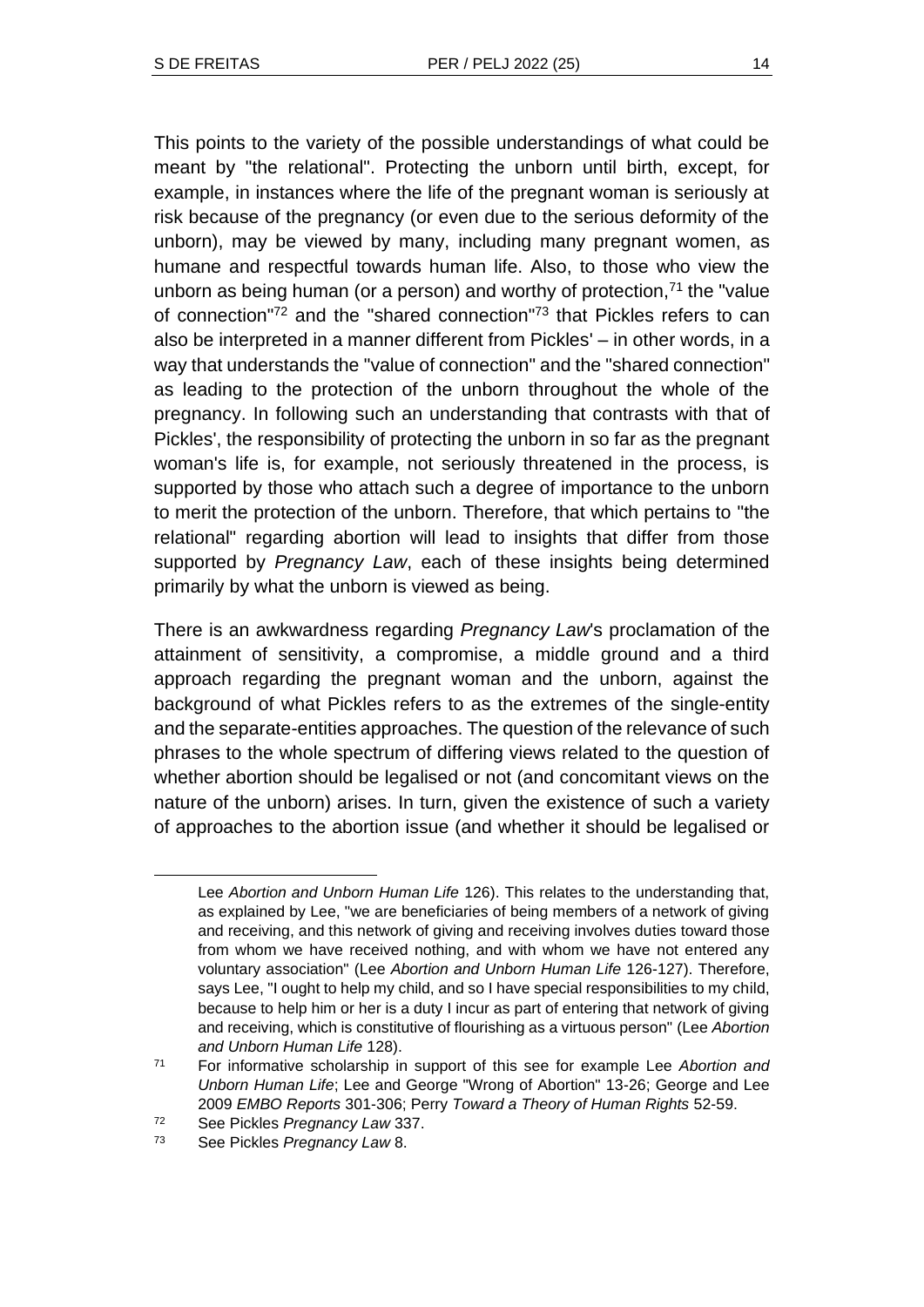not), it is impossible to come up with an argument that will comport with all of these views. Therefore there can be no middle ground, sensitivity, compromise, or a third position to achieve across the wide spectrum of these different approaches. Pickles comments that *Pregnancy Law* aims at "developing a view of pregnancy in law *that is sensitive to both* women's rights and foetal interests  $\ldots$ ,<sup>74</sup> and that "the not-one/not-two approach offers a compromise in a situation that could have easily resulted in the rise of an environment for tensions during pregnancy",<sup>75</sup> as well as that "the notone/not-two approach to pregnancy is seen to rest *between the two extremes* of the single-entity and the separate-entities approaches to pregnancy, *offering a middle ground*".<sup>76</sup> Not all those who hold views on the status of the unborn would agree with *Pregnancy Law*'s claims that sensitivity, a compromise and a middle ground have been attained by its argument. The same applies to *Pregnancy Law*'s "dedication to developing *sound legal concepts* of pregnancy and meaningful legal responses to pregnancy-related issues" <sup>77</sup> as well as the attainment of "the *coexistence* between the pregnant woman and the unborn". <sup>78</sup> Even within *Pregnancy Law*'s own frame of reference, it is doubted whether the reference to "sensitivity to both" is accurate, bearing in mind that *Pregnancy Law*'s point of departure is anchored in the awarding of rights to the pregnant woman but not to the unborn, and its opposition to the view that the unborn is human or constitutive of human life (or a person) and worthy of protection throughout the whole of the pregnancy.

As alluded to in the above, specific insights, coupled with an understanding of the unborn, as well as the attendant methods and measures applied to arrive at such an understanding (such as looking through the lens of science or reproductive rights), have given rise to many works reflecting many different approaches and consequent interpretations, each with its own claims to achieving reasoned outcomes. Bearing this in mind, it would seem to be appropriate to avoid popular labels such as "pro-life" or "pro-choice" or "one-entity" or "separate-entities" or "not-one/not-two". In this regard, Robert Baird comments that labelling approaches to these issues as either "pro-life" or "pro-choice" incorrectly intimates that there are only two mutually exclusive positions to take. The same should apply to references to single-entity, separate-entities and not-one/not-two approaches in the

<sup>74</sup> Pickles *Pregnancy Law* 289 (emphasis added).

<sup>75</sup> Pickles *Pregnancy Law* 152.

<sup>76</sup> Pickles *Pregnancy Law* 142 (emphasis added). Also see Pickles *Pregnancy Law* 152, 186-187.

<sup>77</sup> Pickles *Pregnancy Law* 1-2 (emphasis added).

<sup>78</sup> Pickles *Pregnancy Law* 11 (emphasis added).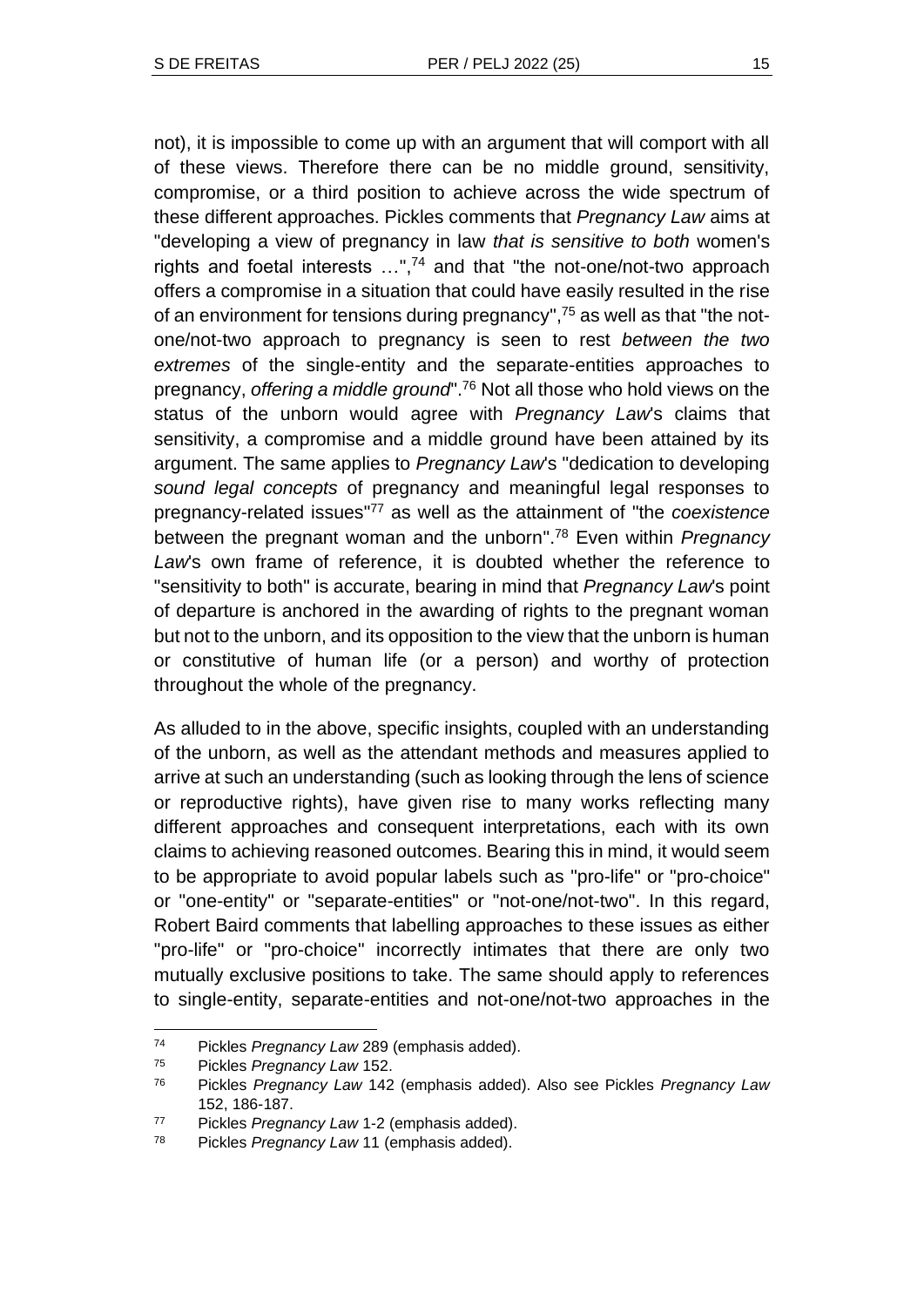sense that these should not represent three mutually exclusive approaches. According to Baird, a more appropriate approach would be to "present the issue in terms of a continuum of perspectives, ranging from the radically liberal position which defends abortion for any reason and at any point in foetal development to the radically conservative view which opposes abortion under any circumstances, even to save the life of the mother".<sup>79</sup> More specifically, this continuum of perspectives has to do with perceptions/convictions/beliefs inextricably related to an understanding of the nature of the unborn (whether regarding specific phases of the biological development of the unborn or to the duration of pregnancy as a whole), which in turn feeds into the reasoning for approaching the unborn in a specified fashion. Even Pickles' understanding of what should be understood regarding the separate-entities approach is open to different meanings.<sup>80</sup>

Lee points to gradualist theories related to the abortion issue and explains that these theories share the understanding that there are varying degrees of moral standing during pregnancy in that embryos during the early stage lack moral standing, whilst older embryos (or younger foetuses) have partial moral standing and older foetuses bear a moral standing that is similar to that of infants. According to Lee, these theories are viewed by the propagators thereof as providing "a golden mean between the extremes of

<sup>79</sup> Baird 1995 *J Church & State* 754. This is aligned with Tom Stacy's comment that "One suspects that many conservatives do not ultimately believe that an early fetus has the full right to life of a newborn infant or an adult. They are uncomfortable not only with the radical tactics of some in the pro-life movement, but also with the extremism of much pro-life rhetoric itself. Likewise, many liberals probably do believe that insensate early fetal life, although lacking the moral value necessary to ground a right to life, still has a very high moral value" (Stacy 1994 *Geo Wash L Rev* 15).

<sup>80</sup> Pickles describes this approach as supporting the ideas for example of "separate status and enforceable rights" (Pickles *Pregnancy Law* 144); "separate individuals of distinctive value and needs" (Pickles *Pregnancy Law* 158); and "tends to have followers from the pro-life" approach (Pickles *Pregnancy Law* 7). What of a separateentities approach that supports "a separate status" but does not agree that rights should be enforced on the part of the unborn? What of a view that understands viability as the point of introducing a separate status and enforceable rights and therefore as a golden mean so as to balance the rights of the pregnant woman and that of the foetus? What exactly is meant by the "pro-life" approach? Surely there are a multitude of different approaches within the pro-life camp itself? All these confirm that Pickles' proposed separate-entities approach references only one aspect of what a separate-entities approach should be understood to be, thereby placing the plotting of the separate-entities approach in a multitude of possible places on the continuum of pregnancy. This also calls into question Pickles' claim of having provided a third approach (in addition to that of the single-entity and separateentities approaches).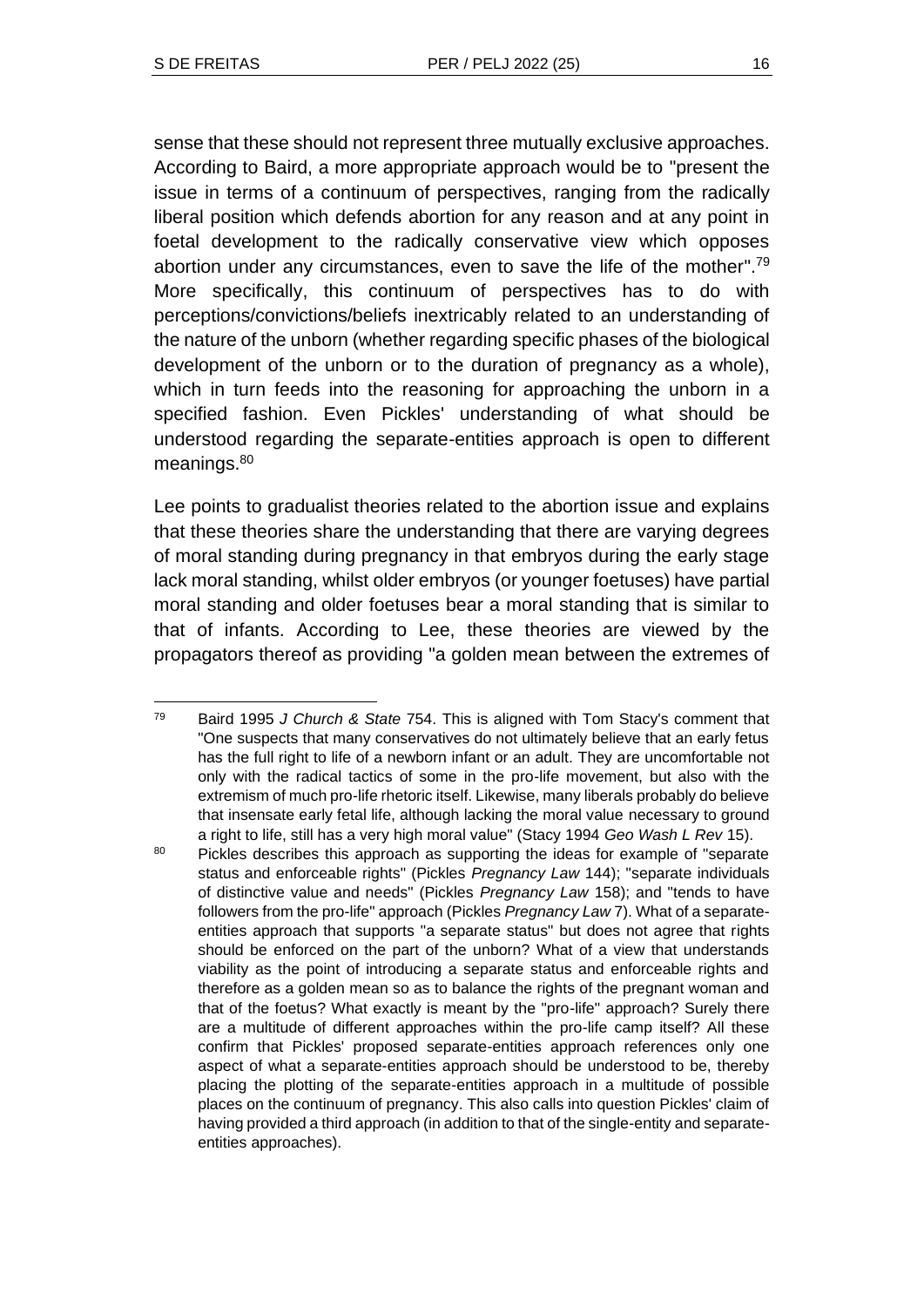the conservative and the liberal positions regarding abortion".<sup>81</sup> As an example of this, Lee refers to Sumner's proposed "third way", which applies sentience $82$  as a criterion to determine the moral standing within the more significant gradualist approach (referred to earlier).<sup>83</sup> In using the sentience criterion, Sumner postulates that the embryo has no moral standing during the first trimester due to the embryo being present. However, this organism, says Sumner, begins to acquire moral standing in the second trimester, and in the third trimester, the moral standing of the foetus is the same as that of the infant at birth.<sup>84</sup> Similarly, the "third approach" argued for in *Pregnancy Law* and its aim of presenting a "golden mean between the extremes of the conservative and the liberal positions regarding abortion" is also reflective of one of the many gradualist theories, Sumner's being another example. Just as sentience serves as a criterion for Sumner's argument, so does Pickles' emphasis on viability and human dignity against the background of a specific relational understanding serve as a criterion to be applied to the abortion matter in the context of the gradualist approach. Also, as Lee rightly points out regarding Sumner's gradualist approach (and this of relevance to *Pregnancy Law* as well)

The rhetorical appeal of this approach should not be underestimated. Any position which can be presented as taking a virtuous mean, especially on a highly controversial issue, has tremendous appeal. People naturally fear outright confrontation and so a moderate position – which allows one to say that one partly agrees with each side without, of course, their alleged peculiar exaggerations – has significant appeal.<sup>85</sup>

Similarly, *Pregnancy Law* may initially seem appealing as a result of what may be perceived as its providing "a golden mean between the extremes of the conservative and the liberal positions" in its opposition to the singleentity and separate-entities approaches as well as in its claiming to be sensitive and to promote compromise, a middle ground and a third approach (against the background of what Pickles refers to as the extremes of the single-entity and separate-entities approaches). From what was said earlier, it is evident that there is a wide spectrum of approaches regarding when an

<sup>81</sup> Lee *Abortion and Unborn Human Life* 47-48.

<sup>82</sup> Although open to many layered views, in simplistic terms it denotes some or other degree of mental activity which overlaps with the capacity to experience, feel or perceive or the capacity for some or other feeling or effect on the part of the unborn.

<sup>83</sup> Lee *Abortion and Unborn Human Life* 48.

<sup>84</sup> Lee *Abortion and Unborn Human Life* 50.

<sup>85</sup> Lee *Abortion and Unborn Human Life* 50. This also pertains to efforts at synthesis in the sense of attempting to somehow accomplish the co-ordination of contrasting positions, and the failure to admit that such synthesis constitutes just another particular standpoint amongst all the other standpoints on a given matter. In this regard, see Rescher *Pluralism* 94.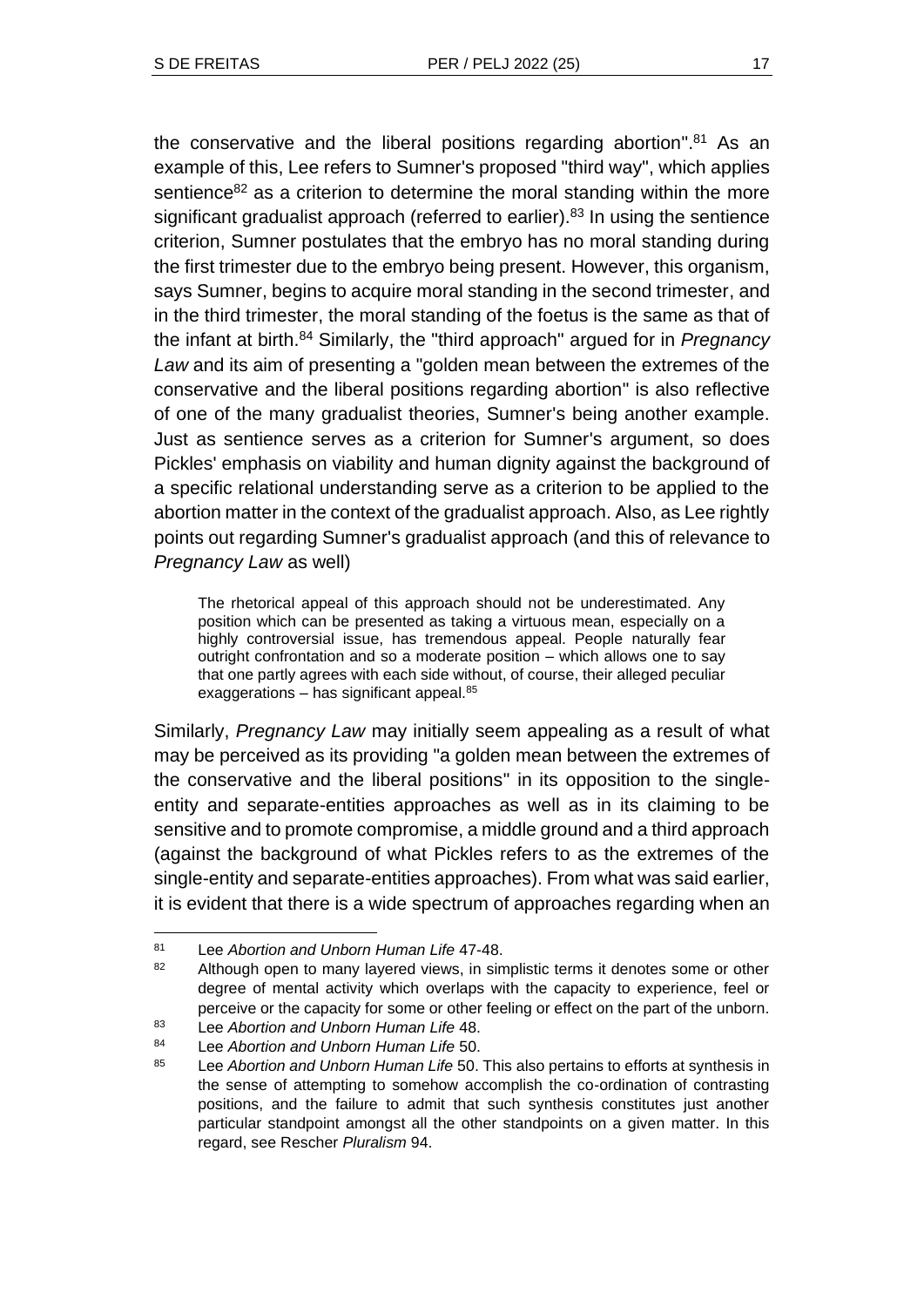abortion should be granted (and possibly even the extreme approach in support of an absolute prohibition of abortion) which relate to the variety of meanings imputed to the unborn, which in turn are related to a continuum of views ranging from the extreme position that defends abortion for any reason and during any time of the pregnancy (as long as the pregnant woman's health is not seriously threatened by having to go for an abortion) to the extreme view that opposes abortion under any circumstances, even to save the life of the mother or where there is a serious deformity of the unborn). This, in turn, makes it questionable to aver that a specific approach in this regard constitutes an encompassing category, as in the case of *Pregnancy Law*'s claim that it presents a third category that essentially deals with "the relational". "The relational" itself is open to the possibilities of different approaches related to the continuum between the extreme approaches, as explained earlier.

It is reiterated that Pickles' claim that *Pregnancy Law* "establishes a *third*, 86 relational approach to taking foetal interests into account ..."<sup>87</sup> and her belief that "[t]hree approaches to pregnancy exist: the single-entity, the separateentities and the not-one/not-two approaches"<sup>88</sup> is a matter of concern.<sup>89</sup> The picture sketched by Pickles in this regard is that *Pregnancy Law* constitutes a third primary approach in addition to the single-entity and the separateentities approaches. However, this is far from being the case in that *Pregnancy Law* constitutes one of many examples of approaches towards the abortion issue and, by implication, understandings of the unborn. Pickles' relational theory and her proposed not-one/not-two approach are outcomes of her view on the unborn during the various stages of pregnancy, which in turn is only one of many possible understandings of the nature of the unborn (and consequently of whether the unborn should be protected). For argument's sake, and based on a relational understanding, why not instead label as a possible third relational approach the view that the defining moment from which the unborn should be protected should be at the end of eight weeks post conception? According to Donal Hope, it is at this stage that the hand of the unborn emerges and that electrical activity

<sup>86</sup> In addition to the single-entity approach as well as the separate-entities approach.

<sup>87</sup> Pickles *Pregnancy Law* 10-11 (emphasis added).

<sup>88</sup> Pickles *Pregnancy Law* 343.

<sup>89</sup> Pickles *Pregnancy Law* 344 (emphasis added). What Pickles is also saying here in effect also relates to legal systems beyond South Africa where approaches to the abortion issue have been confined to what Pickles refers to as the single-entity and separate-entities approaches.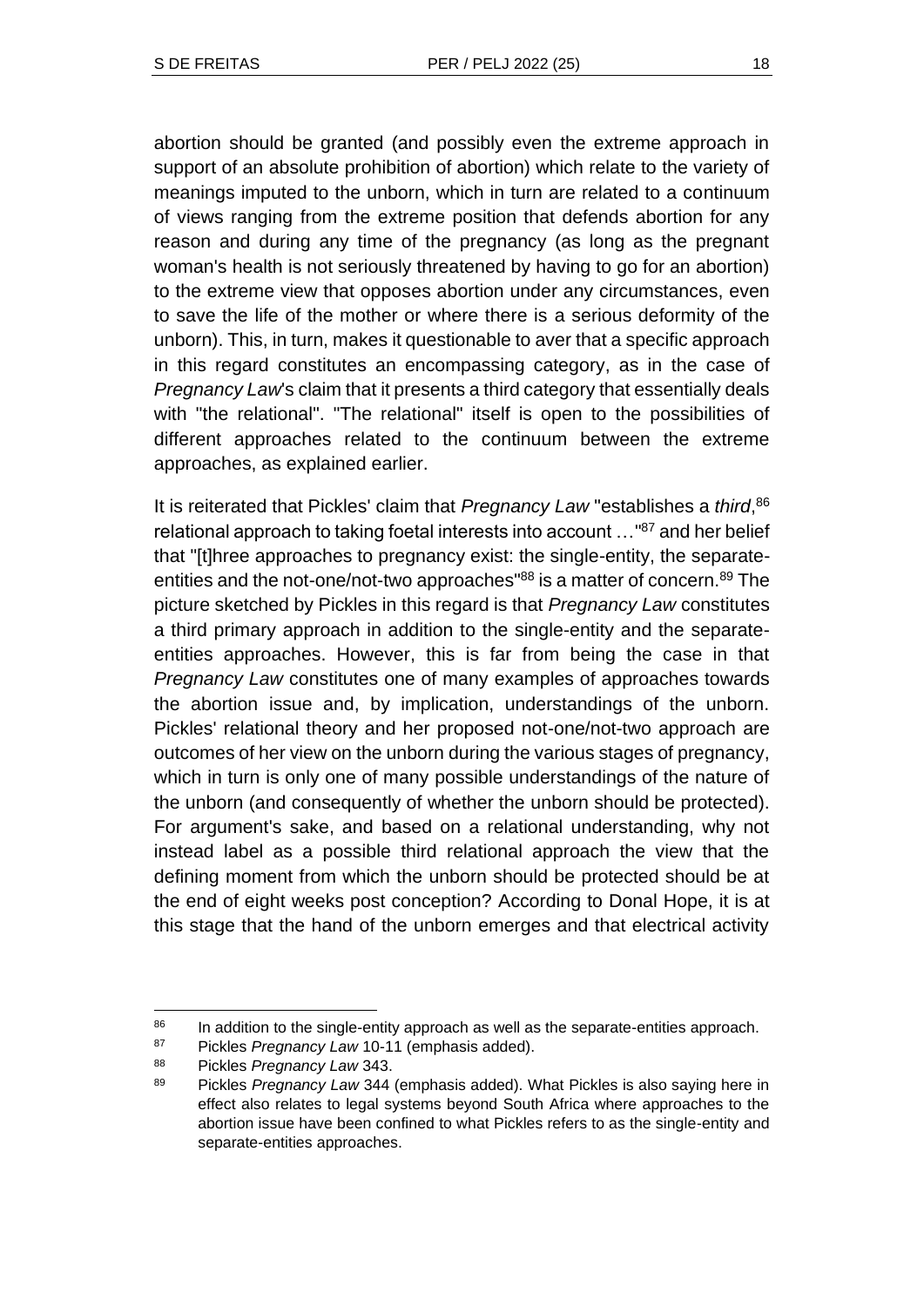that is measurable by EEG first begins to show in the brain of the unborn.<sup>90</sup> What makes Pickles' approach preferable as a third approach to that of Donald Hope's?

# **4 Conclusion and related remarks**

After having pointed to the essentials of *Pregnancy Law* in the context of abortion, clarification has been provided regarding the foundations on which *Pregnancy Law* rests. Consequently, it has been confirmed that *Pregnancy Law* places the legal protection of the unborn in a secondary position when compared with the pregnant woman and the rights awarded to her. *Pregnancy Law* (irrespective of the formula applied) offers a result that is supportive of the unrestrained freedom of the pregnant woman to choose, during the first two trimesters, to have her "pregnancy terminated". This is also to be understood in the context of *Pregnancy Law*'s rejection of the view that the unborn is human (or a person) and deserving of protection throughout the pregnancy.

*Pregnancy Law* takes but one of a plethora of views on the nature of the unborn (and the accompanying action to be taken). Therefore there should be no particular reason that others, whose moral (and scientific) views differ from it, should find *Pregnancy Law* persuasive. This is especially worthy of note, bearing in mind Pickles' claim that there was, before the publication of *Pregnancy Law*, a lack of an informed foundation for the South African context from which to work, and that *Pregnancy Law* introduces the correct approach. This also relates to *Pregnancy Law*'s questionable dedication to developing sound legal concepts of pregnancy and meaningful legal responses to pregnancy-related issues, and to finding a middle ground, a compromise, sensitivity and a third approach to the matter in the context of what Pickles refers to as the extremes of the single-entity and separateentities approaches. The relational approach that *Pregnancy Law* postulates is in itself moulded by a specific understanding of the unborn. In this regard, other possible differing views on how the relational should be understood against the background of viewing the unborn as worthy of protection throughout the pregnancy should not be excluded. This, in turn, gives rise to concern regarding *Pregnancy Law*'s claim that the not-one/nottwo approach establishes a third relational approach in addition to that of the single-entity and the separate-entities approaches.

 $90$  For more on this as the defining moment regarding the protection of the unborn see Hope 2001 *U Tol L Rev* 205-228.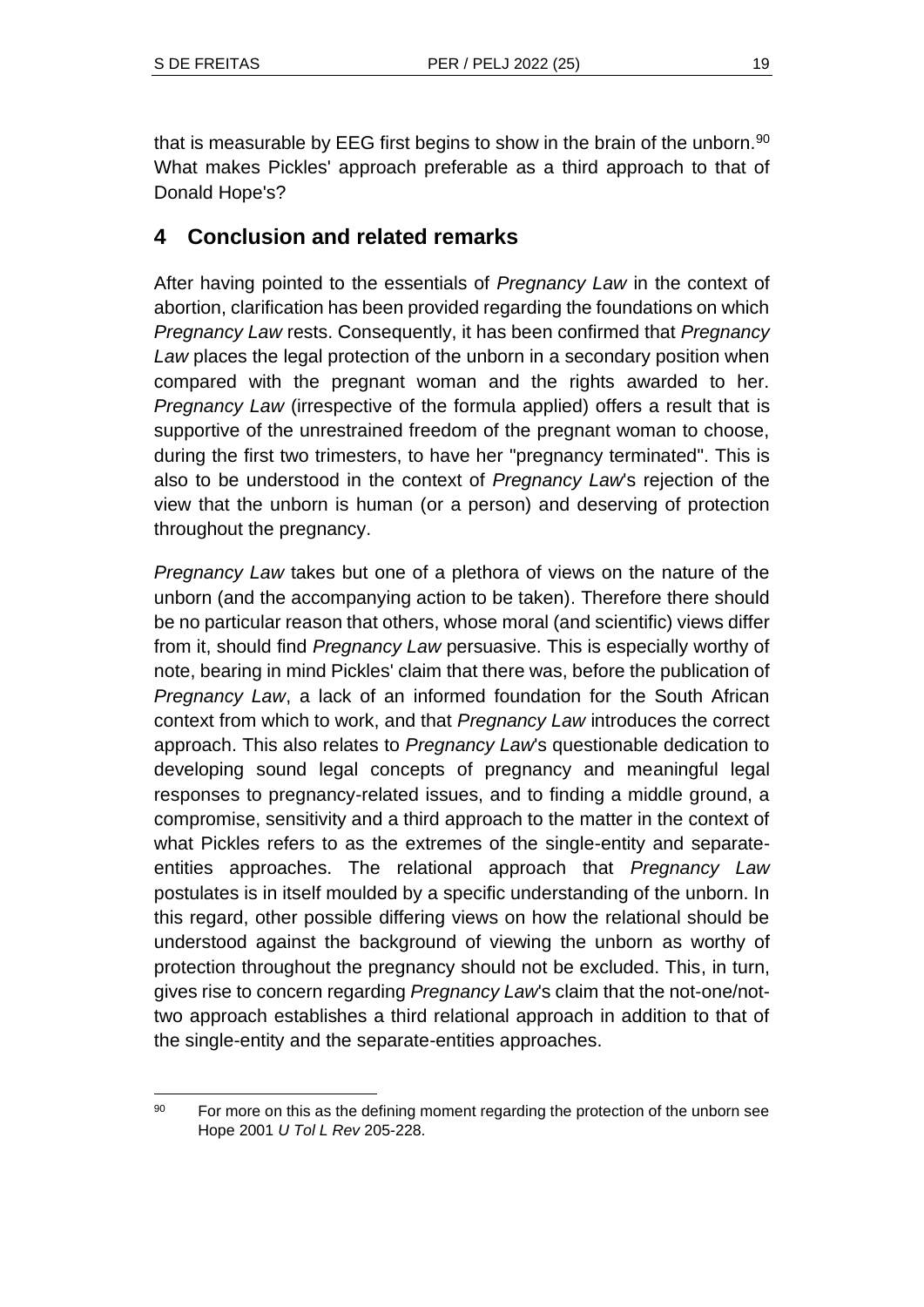The not-one/not-two approach is but one of many views on the continuum between the belief in the unfettered freedom of the pregnant woman to undergo an abortion and the extreme view that abortion should be prohibited in all instances. The not-one/not-two approach is but one of the wide spectrum of theories directed at the subject of abortion and whether it should be legalised or not and if so, to what degree. Bearing this in mind, the inclusion of *Pregnancy Law* in the records of abortion jurisprudence related to the South African context must be accompanied by the following comment by Carter, in his review of Laurence H Tribe's *Abortion: The Clash of Absolutes,* which is based upon what Carter refers to as a pro-choice platform:<sup>91</sup> "The choice that he [Tribe] makes is moral and principled and might even be the one that most people in our society would prefer, at least as a matter of law … but there is no particular reason that others, whose moral starting points are very different from Tribe's, should find his argument persuasive …".<sup>92</sup>

Similar to Carter's critique of Tribe's take on abortion, there should be no particular reason why others, whose moral points of departure are different from those of Pickles', should find *Pregnancy Law* persuasive, and nor should *Pregnancy Law* be perceived as the ultimate authority regarding jurisprudence on abortion in South Africa. There is no doubt that *Pregnancy Law* will interest jurists and law students engaged in debate related to abortion, both in South Africa and beyond, amongst others. It is therefore imperative to expose the foundational claims on *Pregnancy Law*'s take on the nature of the unborn, with a special focus on abortion, but which also has implications for the discussion of other themes that *Pregnancy Law* addresses, such as foetal personhood, violence against pregnant women that terminates pregnancies, and substance abuse during pregnancy.

Although also aiming at benefitting a woman who decides to continue with her pregnancy, *Pregnancy Law*'s staunch support of an argument that is based on the view that the unborn is not human and deserving of protection throughout pregnancy may be challenging for the pregnant woman who staunchly believes that the unborn is human and worthy of protection. Smolin refers to the unfortunate probability that

the success of the abortion rights movement has created a situation where some pro-life women have embraced the sexist presumption that a woman must choose between her equality and future life on one hand, and her conscience and the life of her unborn child on the other hand. This set of

<sup>91</sup> Carter 1991 *Yale LJ.*

<sup>92</sup> Carter 1991 *Yale LJ* 2763.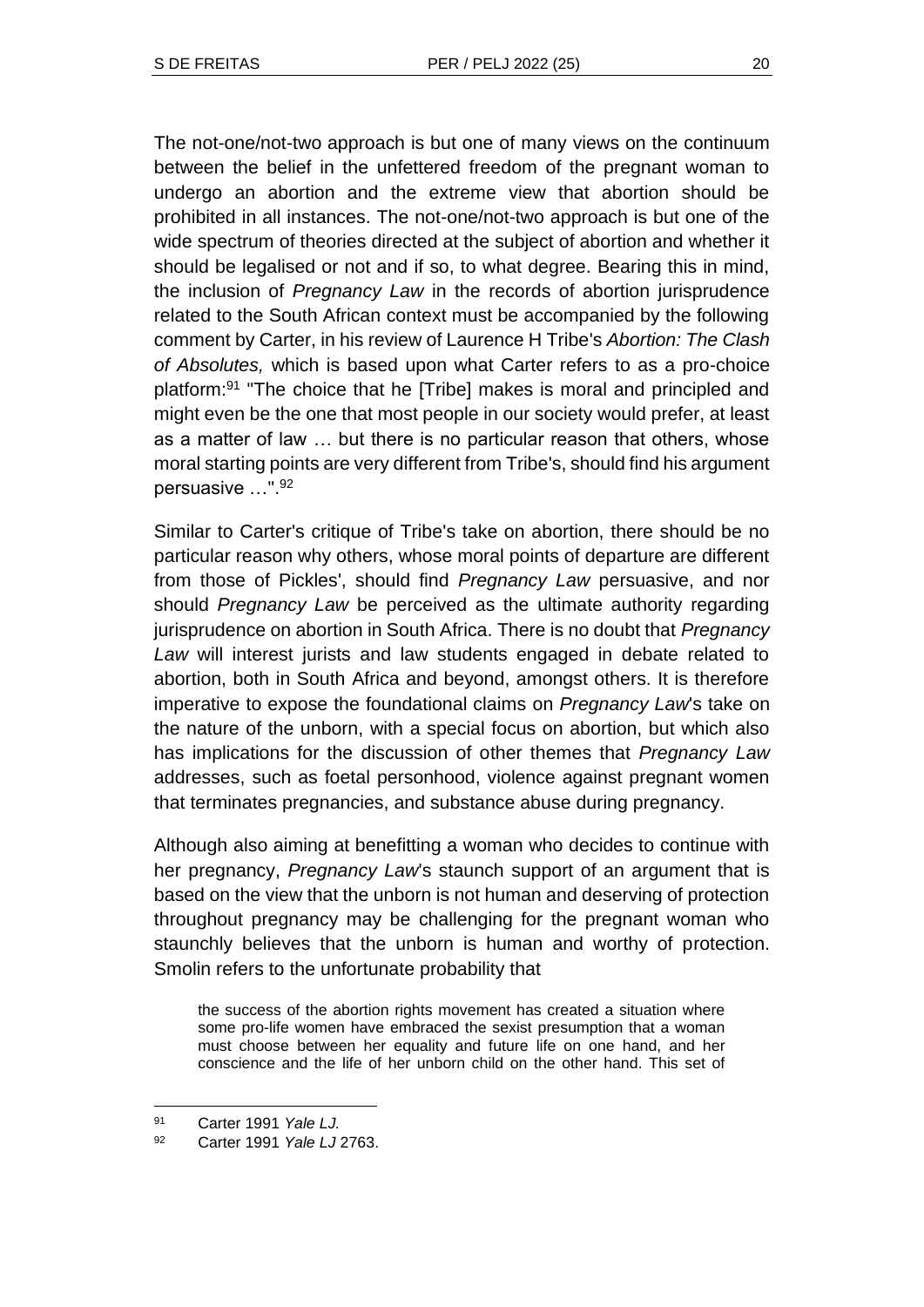presumptions places pro-life women in a box under which they lose regardless of which choice they make.<sup>93</sup>

Smolin adds that, regarding the position in the US (only a couple of years ago),  $94$  a substantive number of women self-identify as pro-life  $95$  and comments that

This tendency to dismiss as irrelevant the views of the majority of women who either identify as pro-life, or who remain in the ambivalent middle on abortion, illustrates the profound disrespect of the abortion rights movement toward women. Since some anti-abortion women purportedly speak by their actions of undergoing abortions, the views and words of all anti-abortion women are disregarded. Anti-abortion women are dismissed as hypocritical, inconsistent, and naïve, and influenced by anti-abortion 'propaganda,' and rigid religious teaching. By such reasoning the abortion rights movement tends to dismiss as irrelevant women's moral reasoning on abortion.<sup>96</sup>

This is also of relevance when taking into cognisance Pickles' sweeping comment that her proposed not-one/not-two approach constitutes "a female view of pregnancy". <sup>97</sup> Even though *Pregnancy Law* supports the choice that the pregnant woman should have to continue with the pregnancy up until birth, *Pregnancy Law*'s substantive emphasis on the importance of the pregnant woman's free choice to undergo an abortion<sup>98</sup> may result in a situation where a woman that views the unborn within her as human experiences substantive discomfort as a result of being pressured from sources representing contrasting poles related to an understanding of the unborn.<sup>99</sup> Closely related to this concern is the psychological impact that an

<sup>93</sup> Smolin 2018 *UC Irvine L Rev* 698-699. Smolin refers to pro-life feminist Callahan's comment, "Pitting women against their own offspring is not only morally offensive, it is psychologically and politically destructive. Women will never climb to equality and social empowerment over mounds of dead fetuses … As long as most women choose to bear children, they stand to gain from the same constellation of attitudes and institutions that will also protect the fetus in the woman's womb – and they stand to lose from the cultural assumptions that support permissive abortion" (Smolin 2018 *UC Irvine L Rev* 698-699).

 $94$  Surely there are many other countries where this is also the case.

<sup>95</sup> Smolin 2018 *UC Irvine L Rev* 702-703.

<sup>96</sup> Smolin 2018 *UC Irvine L Rev* 704.

<sup>97</sup> Pickles *Pregnancy Law* 142.

<sup>98</sup> Which is similar to any other approach or theory that results in the pregnant woman having substantive freedom to choose to undergo an abortion.

<sup>99</sup> Talking of discomfort, how should the following scenario play out if the approach proposed in Pickles *Pregnancy Law* is adopted? "A couple wants a child very much. They would particularly like to have a boy. The wife becomes pregnant, and because she is thirty-five, she is advised to have amniocentesis. The results show that the fetus appears to be perfectly healthy and that it is female. She now wants to have an abortion and try again in a few months to have a boy. Is it morally permissible for her to have an abortion?" Anderson 1987 *PAQ* 89.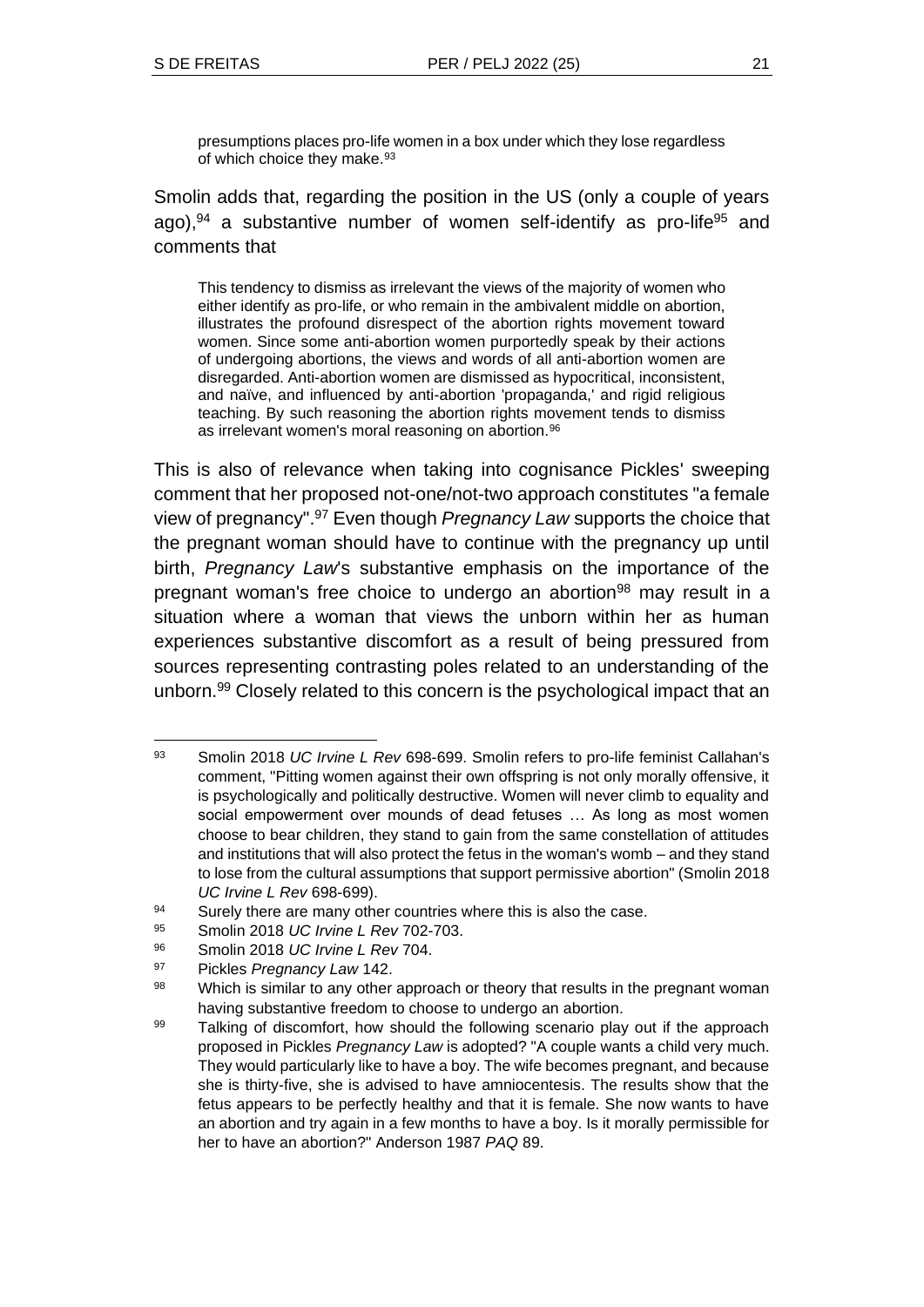abortion may have on the woman who experienced it  $-$  a condition referred to as a post-abortion syndrome.<sup>100</sup> This adds to the importance of being sensitive to the rights of pregnant women in the context of the protection of the unborn. Lee comments that although it is difficult to say what percentage of women experience post-abortion syndrome, there are several factors that suggest the widespread nature of the said syndrome. In this regard, Lee refers to the likelihood that many women do not come into the open about this due to the possible shame that may be involved.<sup>101</sup>

Then there is the possibility of the hiding of guilt even from those who underwent abortions themselves. In addition, "sometimes even intense activism in the pro-abortion cause have often been cited by women who later regret their abortions as ways of trying to avoid facing up to the problem". <sup>102</sup> Lee also points to the establishment of a multitude of support groups established to assist women that suffer from the post-abortion syndrome, which also confirms the widespread nature of the post-abortion syndrome.<sup>103</sup> Bearing the above in mind, the reader of *Pregnancy Law* should be reminded of those pregnant women who are supportive of the understanding that the unborn should enjoy protection throughout the pregnancy and should not ignore the dire consequences<sup>104</sup> that can ensue for a woman who has undergone an abortion.

As stated at the outset, the questions of the nature of the unborn and whether the unborn should be protected or not have attracted diverse answers over a lengthy period from prominent scholars, amongst others. Having said this, the importance of the matter at hand, namely the determination of the parameters related to the commencement of human life and the consequent legal protection thereof, necessitates a continuation of the debate, irrespective of differences, emotions and complexities involved, and even if it means having to be critical (and even robustly critical at times) of the views of others on such a fundamental matter. Engaging in such criticism is a mark of respect to those who engage in debate about the commencement of human life and the concomitant freedom to deliberate on a matter of such moral importance. It is in this context that this appraisal

<sup>100</sup> See Lee *Abortion and Unborn Life* 161-163. There is scholarship that questions the existence of this condition (post-abortion syndrome) although post-abortion grief is accepted as something real. See Manninen 2013 *Hypatia* 673-674. It is surely insensitive to suggest that grief should be taken lightly.

<sup>101</sup> Lee *Abortion and the Unborn Life* 163.

<sup>102</sup> Lee *Abortion and the Unborn Life* 163.

<sup>103</sup> Lee *Abortion and the Unborn Life* 163.

<sup>&</sup>lt;sup>104</sup> Irrespective of whether or not the condition referred to as "post-abortion syndrome" exists *(supra).*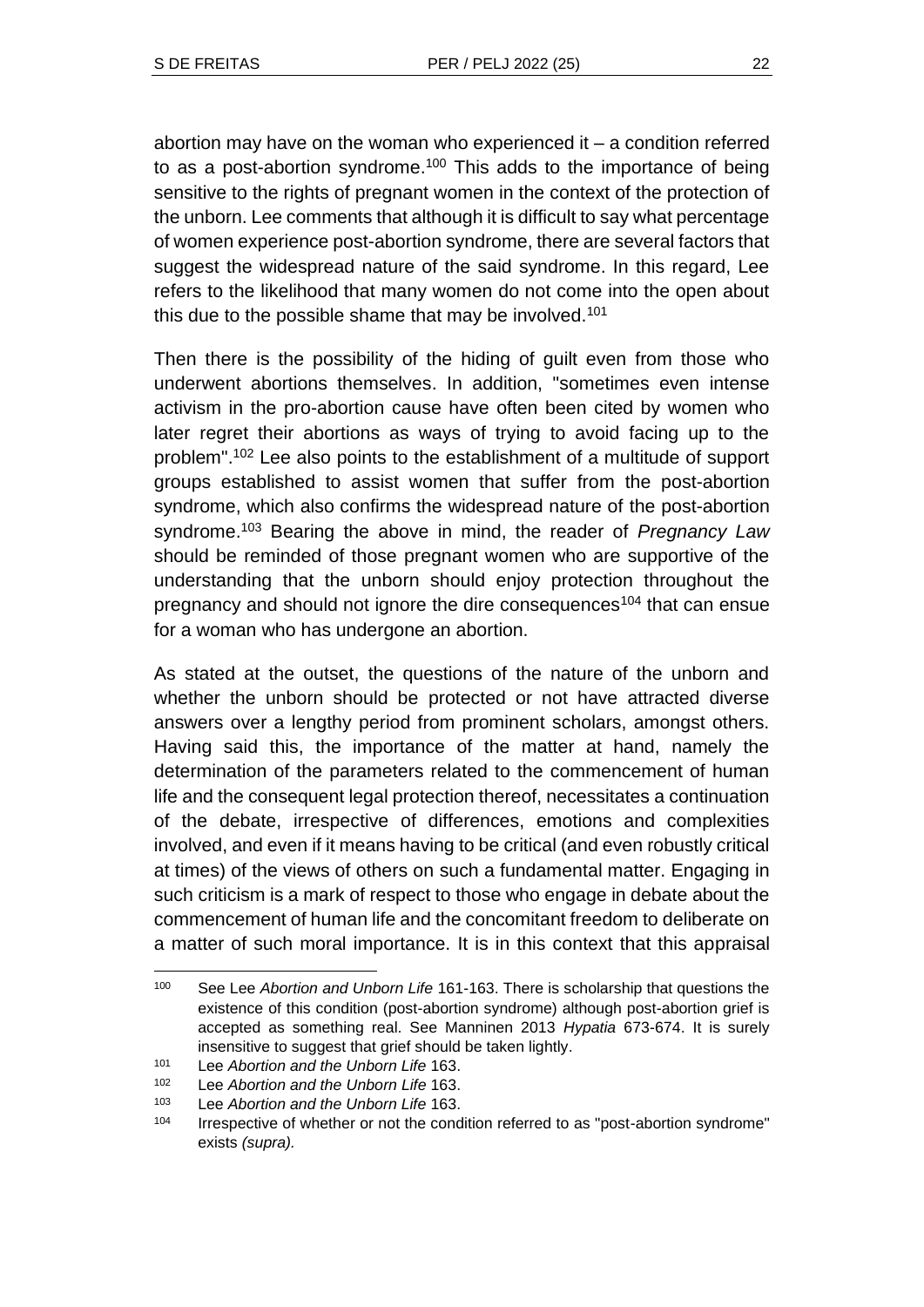should be understood, also bearing in mind Carter's comment that "[c]riticism is the beginning of dialogue, and, in a vibrant democracy, dialogue is what citizens do". <sup>105</sup> There was critical dialogue regarding the legalisation of abortion long before the publication of *Pregnancy Law*, and *Pregnancy Law* itself is an example of critical dialogue. This appraisal will also undoubtedly be followed by further critical dialogue on the said topic, which is to be expected not only in a democracy but also in that area of jurisprudence that busies itself with the commencement of being human.

# **Bibliography**

## **Literature**

Anderson 1987 *PAQ* Anderson SL "Criticisms of Liberal/Feminist Views on Abortion" 1987 *PAQ* 83-96

Baird 1995 *J Church & State* Baird RM "Abortion, Religious Liberty, and the Spirit of Enlightenment" 1995 *J Church & State* 753-771

Beckwith and Geisler *Matters of Life and Death* Beckwith FJ and Geisler NL *Matters of Life and Death: Calm Answers to Tough Questions About Abortion and Euthanasia* (Baker Book House Grand Rapids, Michigan 1991)

Bork *Tempting of America* Bork RH *The Tempting of America. The Political Seduction of the Law* (Touchstone New York 1990)

Bradley 2014 *Notre Dame L Rev* Bradley GV "Life's Dominion: A Review Essay" 2014 *Notre Dame L Rev* 329-391

Buelow 1998 *Temp L Rev*

Buelow III WE "To Be and Not to Be: Inconsistencies in the Law Regarding the Legal Status of the Unborn Foetus" 1998 *Temp L Rev* 963-994

<sup>105</sup> Carter *Civility* 211.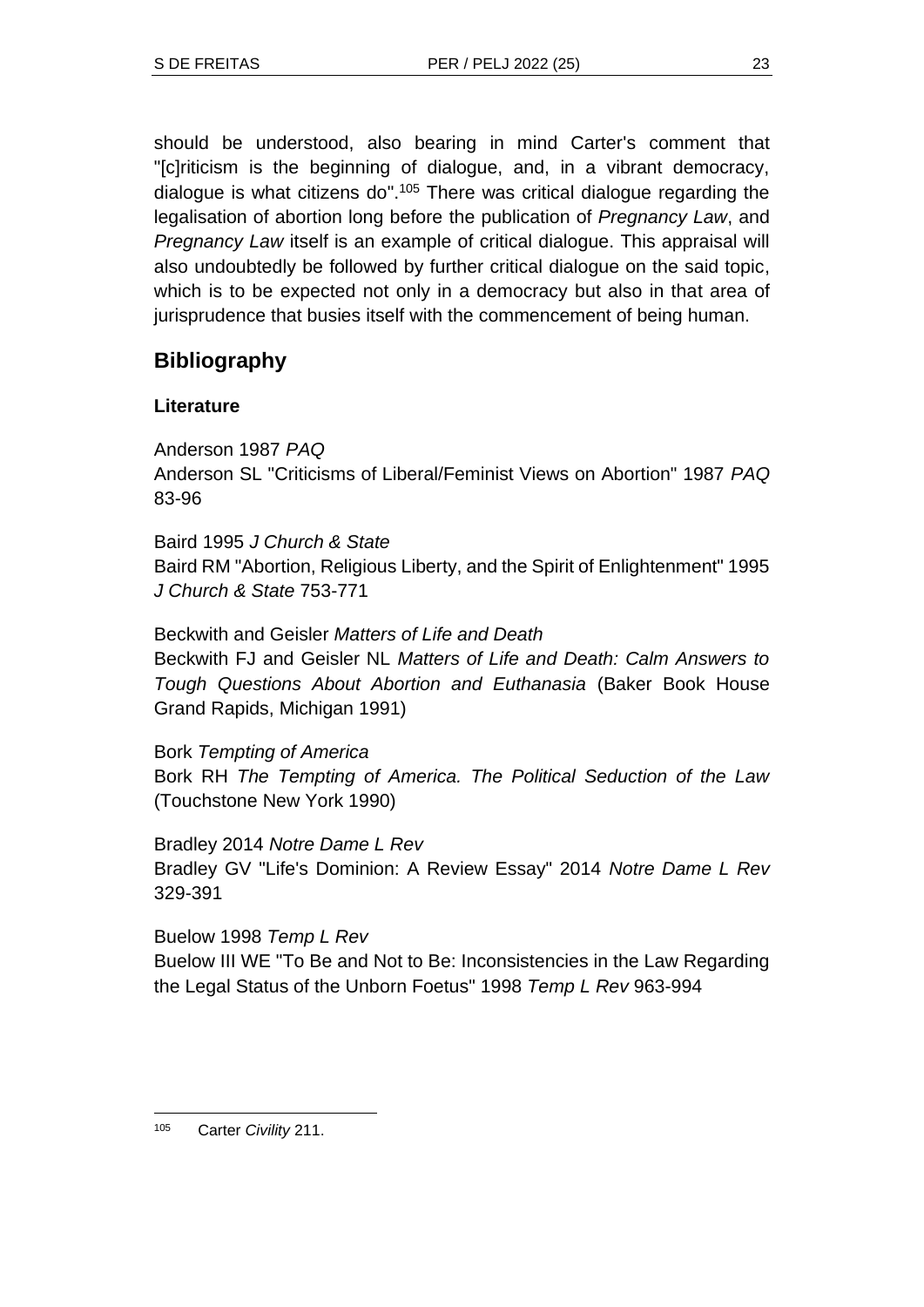Byrn 1973 *Fordham L Rev*

Byrn RM "An American Tragedy: The Supreme Court on Abortion" 1973 *Fordham L Rev* 807-862

Carter 1991 *Yale LJ*

Carter SL "Abortion, Absolutism, and Compromise (Book Review of Laurence H Tribe's *Abortion: The Clash of Absolutes*)" 1991 *Yale LJ* 2747- 2766

Carter *Civility* Carter SL *Civility: Manners, Morals, and the Etiquette of Democracy* (Basic Books New York 1998)

De Freitas 2005 *JJS* De Freitas SA "A Critical Retrospection Regarding the Legality of Abortion in South Africa" 2005 *JJS* 118-145

Dworkin *Life's Dominion* Dworkin R *Life's Dominion: An Argument About Abortion and Euthanasia* (HarperCollins London 1993)

Ely 1973 *Yale LJ* Ely JH "The Wages of Crying Wolf: A Comment on *Roe v Wade*" 1973 *Yale LJ* 920-949

Frankowski "United States of America"

Frankowski SJ "United States of America" in Frankowski SJ and Cole GF (eds) *Abortion and Protection of the Human Fetus: Legal Problems in a Cross-Cultural Perspective* (Martinus Nijhoff Dordrecht 1987) 17-74

George "State Legislatures Versus the Supreme Court"

George B "State Legislatures Versus the Supreme Court: Abortion Legislation Into the 1990s" in Butler JD and Walbert DF *Abortion, Medicine,*  and the Law 4<sup>th</sup> ed (Facts on File New York 1992) 3-77

George and Lee 2009 *EMBO Reports* George RP and Lee P "Embryonic Human Persons" 2009 *EMBO Reports* 301-306

Haley 1974 *Suffolk U L Rev* Haley JN "Haunting Shadows from the Rubble of *Roe's* Right of Privacy" 1974 *Suffolk U L Rev* 145-184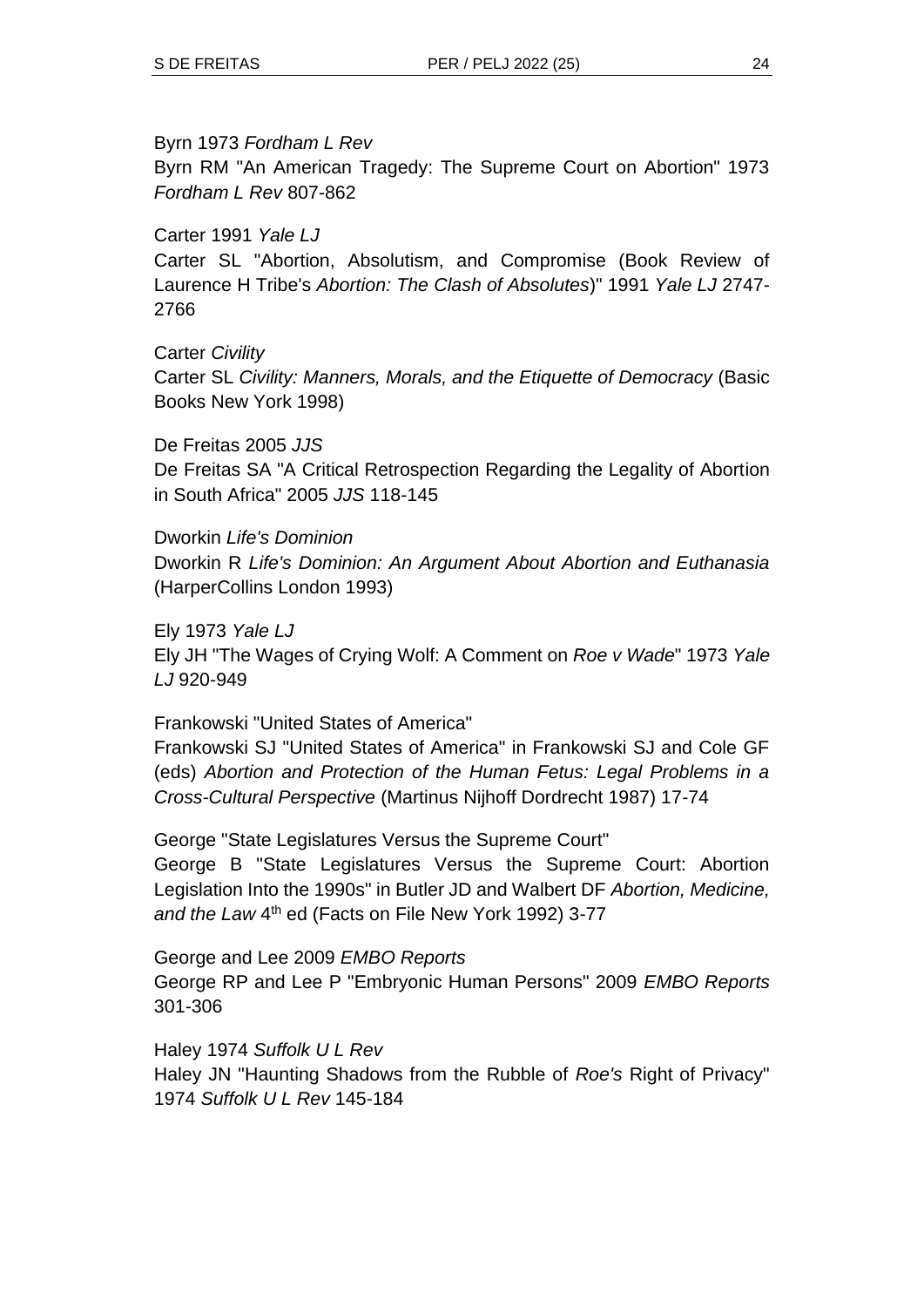#### Hope 2001 *U Tol L Rev*

Hope D "The Hand as Emblem of Human Identity: A Solution to the Abortion Controversy Based on Science and Reason" 2001 *U Tol L Rev* 205-228

Horan and Balch "*Roe v Wade"*

Horan DJ and Balch TJ "*Roe v Wade*: No Justification in History, Law, or Logic" in Horan DJ, Grant ER and Cunningham PC (eds) *Abortion and the Constitution: Reversing Roe v Wade Through the Courts* (Georgetown University Press Washington DC 1987) 57-88

### Lee *Abortion and Unborn Human Life*

Lee P Abortion and Unborn Human Life 2<sup>nd</sup> ed (The Catholic University of America Press Washington DC 2010)

### Lee and George "Wrong of Abortion"

Lee P and George RP "The Wrong of Abortion" in Cohen AI and Wellman CH (eds) *Contemporary Debates in Applied Ethics* (Wiley-Blackwell Oxford 2005) 13-26

### Manninen 2013 *Hypatia*

Manninen BA "The Value of Choice and the Choice to Value: Expanding the Discussion About Fetal Life Within Prochoice Advocacy" 2013 *Hypatia* 663- 683

O'Meara 1974 *Sup Ct Rev* O'Meara J "Abortion: The Court Decides a Non-Case" 1974 *Sup Ct Rev* 337-360

Nedelsky 1989 *Yale J L & Feminism* Nedelsky J "Reconceiving Autonomy: Sources, Thoughts and Responsibilities" 1989 *Yale J L & Feminism* 7-36

Nedelsky 1993 *CJLJ* Nedelsky J "Property in Potential Life? A Relational Approach to Choosing Legal Categories" 1993 *CJLJ* 343-365

## Nedelsky *Law's Relations* Nedelsky J *Law's Relations: A Relational Theory of Self, Autonomy, and Law* (Oxford University Press Oxford 2013)

Ngwena 1998 *Acta Academica* Ngwena C "The History and Transformation of Abortion Law in South Africa" 1998 *Acta Academica* 32-68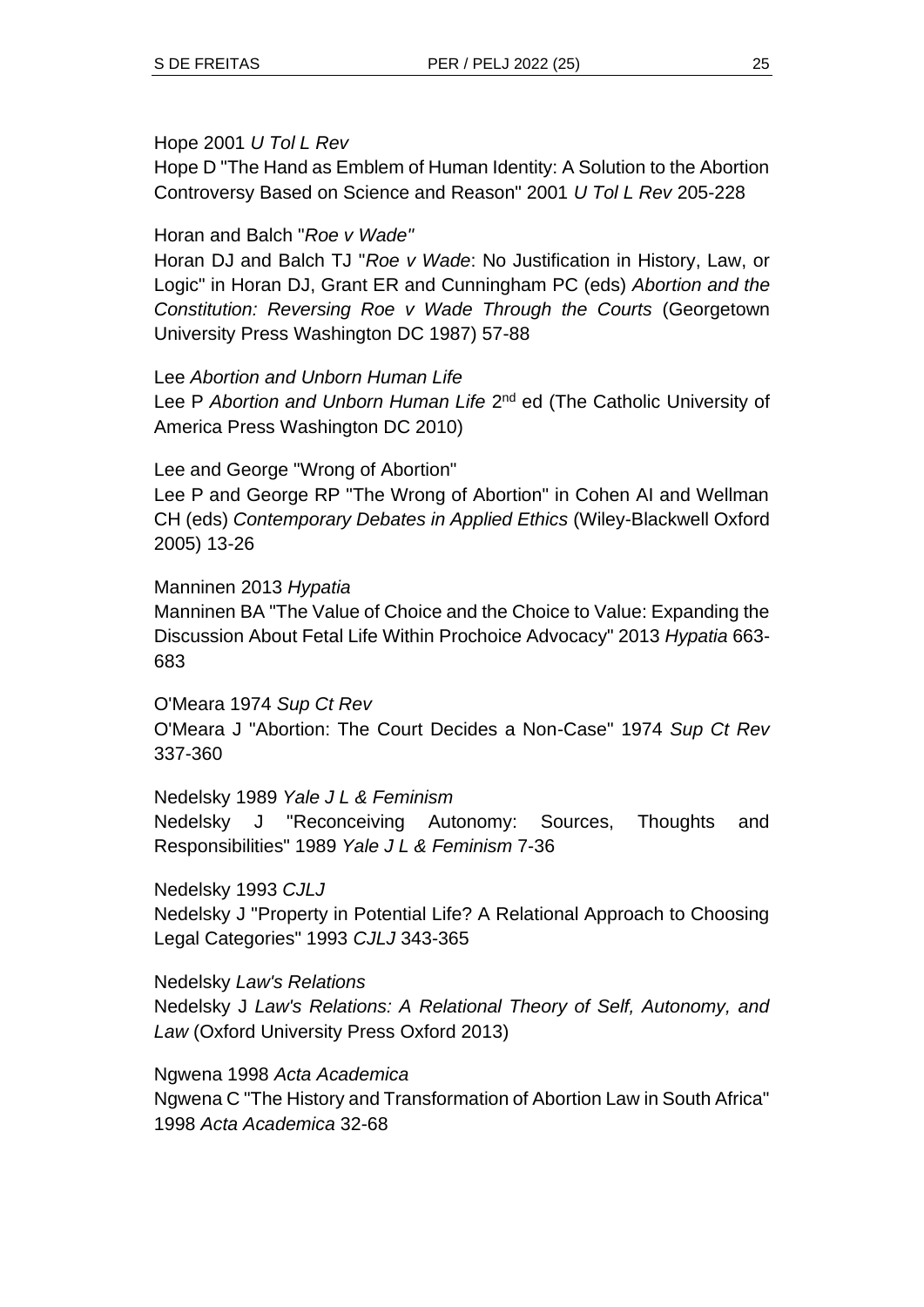#### Ngwena 2000 *JJS*

Ngwena C "Accessing Abortion Services Under the Choice on Termination of Pregnancy Act: Realising Substantive Equality" 2000 *JJS* 19-42

#### Ngwena 2004 *JLME*

Ngwena C "An Appraisal of ABORTION LAWS in Southern Africa from a Reproductive Health Perspective" 2004 *JLME* 708-717

#### Paulsen 2003 *Notre Dame L Rev*

Paulsen MS "The Worst Constitutional Decision of All Time" 2003 *Notre Dame L Rev* 995-1044

## Perry *Toward a Theory of Human Rights*

Perry MJ *Toward a Theory of Human Rights: Religion, Law, Courts* (Cambridge University Press Cambridge 2007)

#### Pickles *Pregnancy Law*

Pickles C *Pregnancy Law in South Africa: Between Reproductive Autonomy and Foetal Interests* (Juta Cape Town 2017)

Pillay 2010 *Stell LR*

Pillay R "The Beginning of Human Personhood: Is South African Law Outdated?" 2010 *Stell LR* 230-238

Rescher *Pluralism* Rescher N *Pluralism. Against the Demand for Consensus* (Clarendon Press Oxford 1993)

Rice 1973 *Boston Coll Int'l & Comp L Rev* Rice CE "Overruling *Roe v Wade*: An Analysis of the Proposed Constitutional Amendments" 1973 *Boston Coll Int'l & Comp L Rev* 307-341

Seymour *Childbirth and the Law* Seymour J *Childbirth and the Law* (Oxford University Press Oxford 2000)

Smith 1983 *Jurist* Smith PA "The Right to Privacy: *Roe v Wade* Revisited" 1983 *The Jurist* 289-317

Smolin 2018 *UC Irvine L Rev*

Smolin DM "Aborting Reason and Equality: A Religious Pro-Life Critique of *Roe*, *Casey*, and Abortion Rights Rhetoric" 2018 *UC Irvine L Rev* 673-709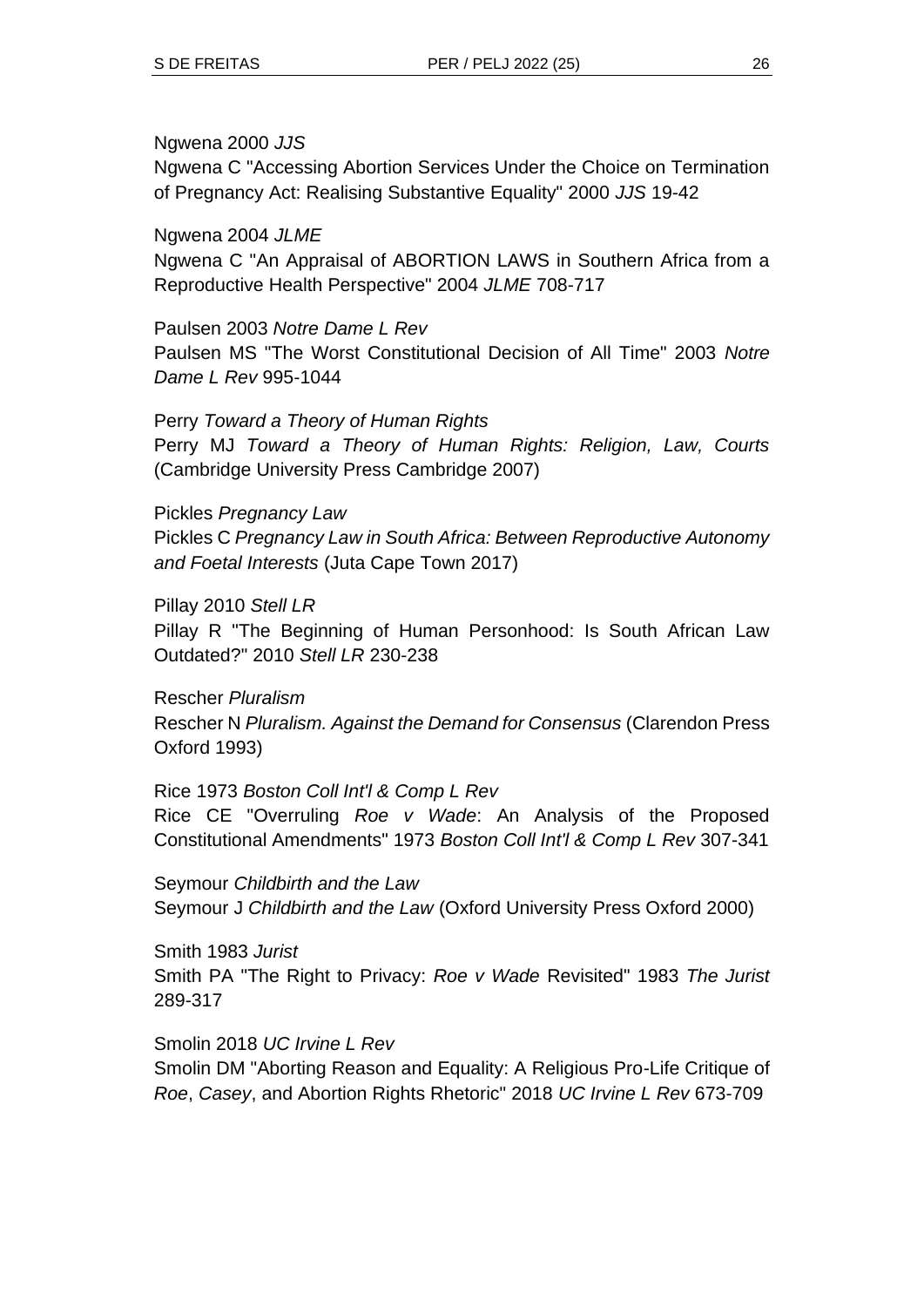Stacy 1994 *Geo Wash L Rev* Stacy T "Reconciling Reason and Religion: On Dworkin and Religious Freedom" 1994 *Geo Wash L Rev* 1-75

Steegmann 1987 *Ind LJ* Steegmann EP "Of History and Due Process" 1987 *Ind LJ* 369-399

Van Oosten 1999 *SALJ* Van Oosten F "The Choice on Termination of Pregnancy Act: Some Comments" 1999 *SALJ* 60-76

Witherspoon 1985 *St Mary's LJ* Witherspoon JS "Reexamining *Roe*: Nineteenth-Century Abortion Statutes and the Fourteenth Amendment" 1985 *St Mary's LJ* 29-77

## **Case law**

*Roe v Wade* 410 US 113 (1973)

*Doe v Bolton* 410 US 179 (1973)

### **Legislation**

*Choice on Termination of Pregnancy Act* 92 of 1996

# **List of Abbreviations**

| Boston College Industrial and Commercial  |
|-------------------------------------------|
| <b>Law Review</b>                         |
| Canadian Journal of Law and Jurisprudence |
| European Molecular Biology Organisation   |
| Reports                                   |
| <b>Fordham Law Review</b>                 |
| George Washington Law Review              |
| Indiana Law Journal                       |
| Journal of Church and State               |
| Journal for Juridical Science             |
| Journal of Law, Medicine and Ethics       |
| <b>Notre Dame Law Review</b>              |
| <b>Public Affairs Quarterly</b>           |
| South African Law Journal                 |
| St Mary's Law Journal                     |
| <b>Stellenbosch Law Review</b>            |
|                                           |